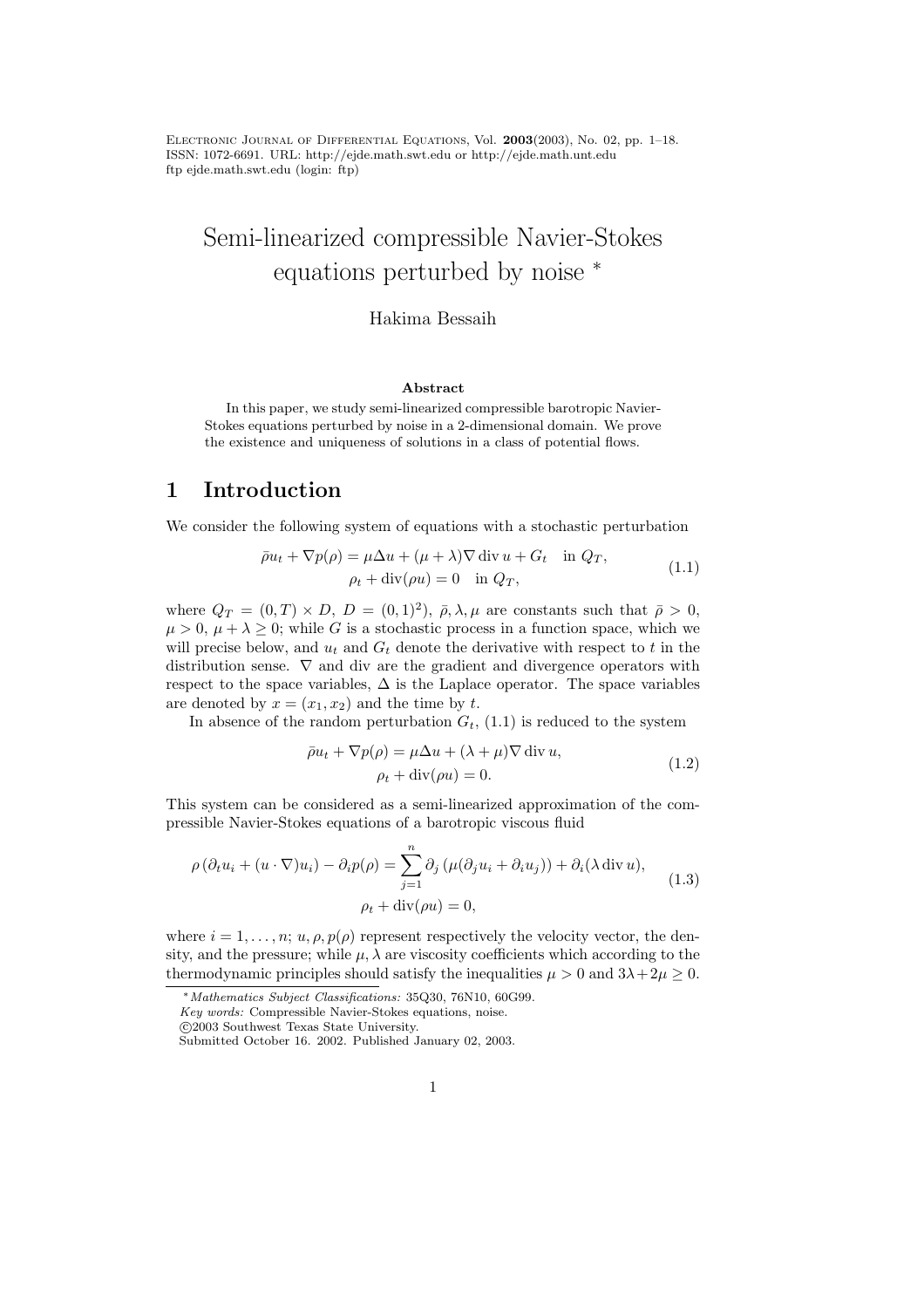System  $(1.3)$  has been investigated mostly for one-dimensional flows  $(n = 1)$ . For many-dimensional flows, considerably less is known except for small initial data or in small time interval. A global existence theorem for the model (1.3) has been proved by P.L.Lions [9, 10] and Vaigant-Kazhikhov [16]. Notice that in the first  $\mu$  and  $\lambda$  are considered constants while some particular requirements on the growth of the viscosity coefficient  $\lambda$  and the pressure as functions of the density  $\rho$  are imposed for the last result. The semi-linearized system  $(1.2)$  is studied in [15], which proves the existence and uniqueness of the strong solution. As far as the stochastic equations for incompressible viscous fluids are concerned, some existence theorems and some results on various aspects are known see [2,  $5, 6$  etc... But in the compressible case, the variation of the fluid density gives some difficulties. For this reason, only the two dimensional space is considered here with some other restrictions. In the one dimensional case, the full equation (1.3) subject to a perturbation is studied in [13] and [14].

We use the standard notation  $W^{l,p}$  for the Sobolev spaces consisting in the functions which are integrable in power  $p$  as well as their derivatives up to the order l and  $H^l = W^{l,2}$ ;  $C([0,T];X)$  denotes the space of the continuous functions with values in a Banach space  $X$ . In this paper, we use the Orlicz space  $L_{\phi}(D)$  associated to the convex function  $\phi(r) = (1+r) \log(1+r) - r$ ,  $r > 0$ . We denote by  $\langle ., . \rangle$  the inner product in  $L^2$  and by  $\| . \|$  the corresponding norm. We use the abbreviated notation

$$
\partial_j = \frac{\partial}{\partial x_j}, \quad \partial_j^2 = \frac{\partial^2}{\partial x_j^2}.
$$

The propose of the present paper is to prove the existence (and uniqueness) of a global solution to (1.1). The solution will be constructed in the class of periodic and potential flows as in  $[15]$ , i.e., in the case where u has the form

$$
u=\nabla\varphi,
$$

with some function  $\varphi$ , which is periodic in  $x_1$  and  $x_2$ . More precisely we suppose that every function appearing in  $(1.1)$  is periodic of period 1 in  $x_1$  and  $x_2$  and take the equation of state  $p(\rho) = c\rho$ ,  $c = const > 0$ . We also suppose that the perturbation G is the gradient of a potential i.e.  $G = \nabla W$ . For simplicity, we assume that the constants c and  $\bar{\rho}$  are equal to 1 and the constants  $\lambda$  and  $\mu$  are respectively equal to  $1/4$  and  $1/2$  and impose  $\int_D \varphi(t, x) dx = 0$ . When

$$
\int_D W(t, x) \mathrm{d}x = 0
$$

which will follows from the assumptions of section 2, integrating the momentum equation  $(1.1)<sub>1</sub>$ , the system acquires the form

$$
d\varphi = (\Delta \varphi + 1 - \rho)dt + dW \quad \text{in } Q_T,
$$
  
\n
$$
\rho_t + \text{div}(\rho \nabla \varphi) = 0.
$$
\n(1.4)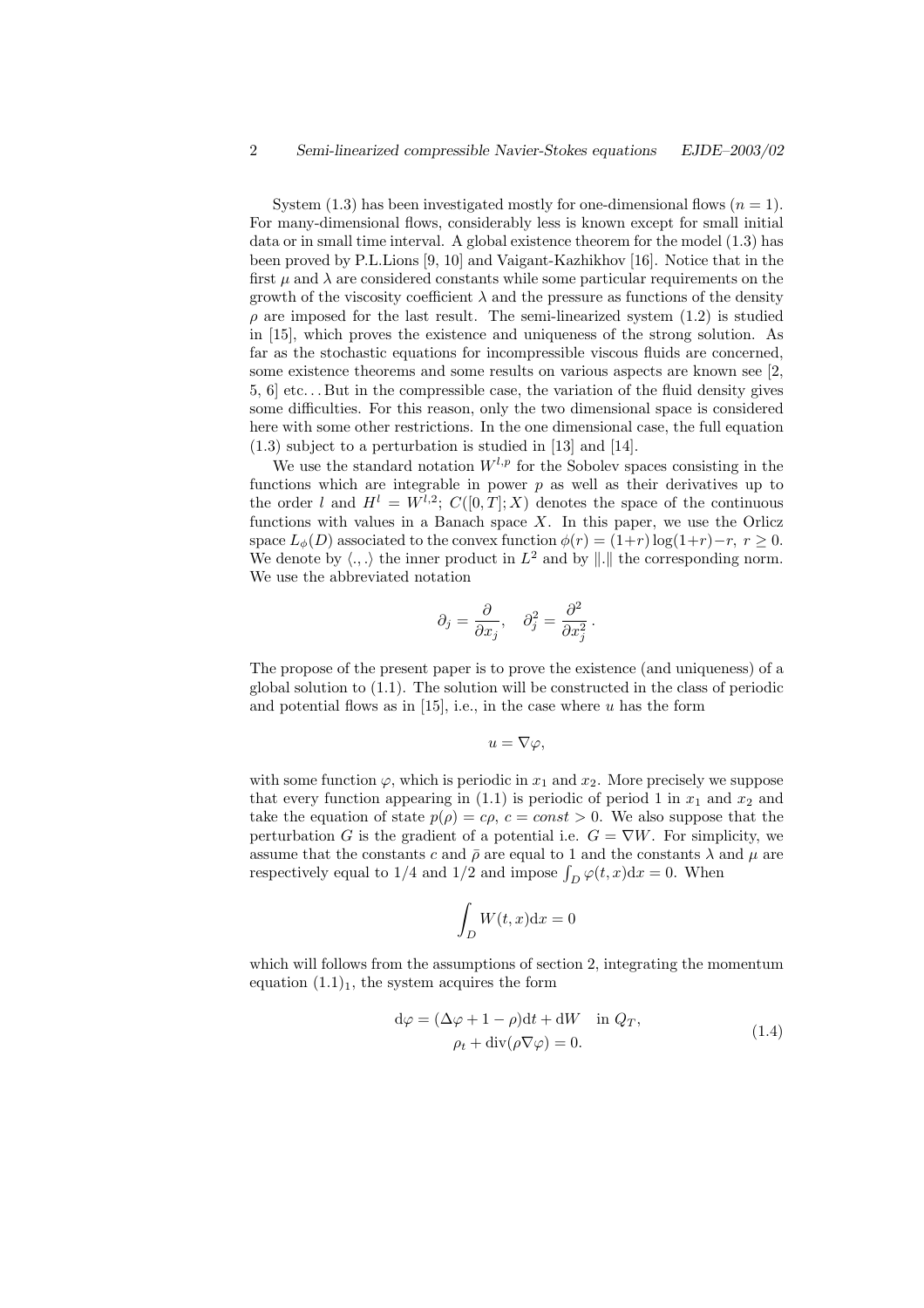Below, W will be a Wiener process taking values in a particular Hilbert space. The unknown functions are assumed to take prescribed values at the initial time,

$$
\rho|_{t=0} = \rho_0(x) \ge 0, \quad \int_D \rho_0(x) dx = 1,
$$
  

$$
\varphi|_{t=0} = \varphi_0(x), \quad \int_D \varphi_0(x) dx = 0.
$$

In addition, we impose the following natural requirement on the solution,

$$
\rho(x,t) \ge 0 \quad \text{in } Q_T.
$$

# 2 Main result

Before stating the existence results, we have to precise some conditions on the noise term appearing in (1.1). We set

$$
D(A) = \{ u \in H^2(D) : u \text{ is periodic of period 1 in } x_1 \text{ and } x_2, \int_D u \, dx = 0 \}.
$$

and define a linear operator

$$
A: D(A) \to \{u \in L^2(D) : u \text{ is periodic of period 1 in } x_1 \text{ and } x_2\},\
$$

as  $Au = -\Delta u$ . The operator A is self-adjoint with compact resolvent. We denote by  $0 < \lambda_1 \leq \lambda_2 \ldots$  (lim  $\lambda_j = \infty$ ) the eigenvalues of A and by  $e_1, e_2 \ldots$ the corresponding complete orthonormal system of eigenvectors. As well known, for the space of periodic functions the eigenvectors are trigonometric functions and we see easily that  $\int_D e_j(x)dx = 0, j = 1, 2...$  Let

$$
W(t) = \sum_{j=1}^{\infty} \sigma_j \beta_j(t) e_j(x).
$$
 (2.1)

where  $\{\sigma_j\}_{j=1}^{\infty}$  is a sequence of constants satisfying the condition

$$
\sum_{j=1}^{\infty} \lambda_j^{\delta+2} \sigma_j^2 < \infty,\tag{2.2}
$$

with some  $\delta > 0$  while  $\beta_1, \beta_2, \ldots$  are independent standard 1-dimensional Brownian motions defined on a complete probability space  $(\Omega, \mathcal{F}, P)$  adapted to a filtration  $\{\mathcal{F}_t\}_{t\geq 0}$ . We denote by **E** the expectation relative to  $(\Omega, \mathcal{F}, \mathbf{P})$ .

Now, we state the main theorem of this paper.

**Theorem 2.1** Let  $(\Omega, \mathcal{F}, P)$  be a probability space and T a positive number. Suppose that W is a Wiener process satisfying  $(2.1)$  and the condition  $(2.2)$ , and that  $\rho_0$  and  $\varphi_0$  are two Random variables with values respectively in  $L^{\infty}(D)$ and  $W^{1,q}(D) \cap H^2(D)$   $(q \ge 1)$  satisfying respectively the conditions (1.5) and (1.6) **P**-a.s. and  $\inf_{x \in D} \rho_0(x) > 0$  and  $\sup_{x \in D} \rho_0(x) < \infty$  **P**-a.s. Then there exists a unique solution to  $(1.4)$  up to a modification. Besides  $\rho$  satisfies  $\inf_{Q_T} \rho(x,t) > 0$  and  $\sup_{Q_T} \rho(x,t) < \infty$  **P**-a.s.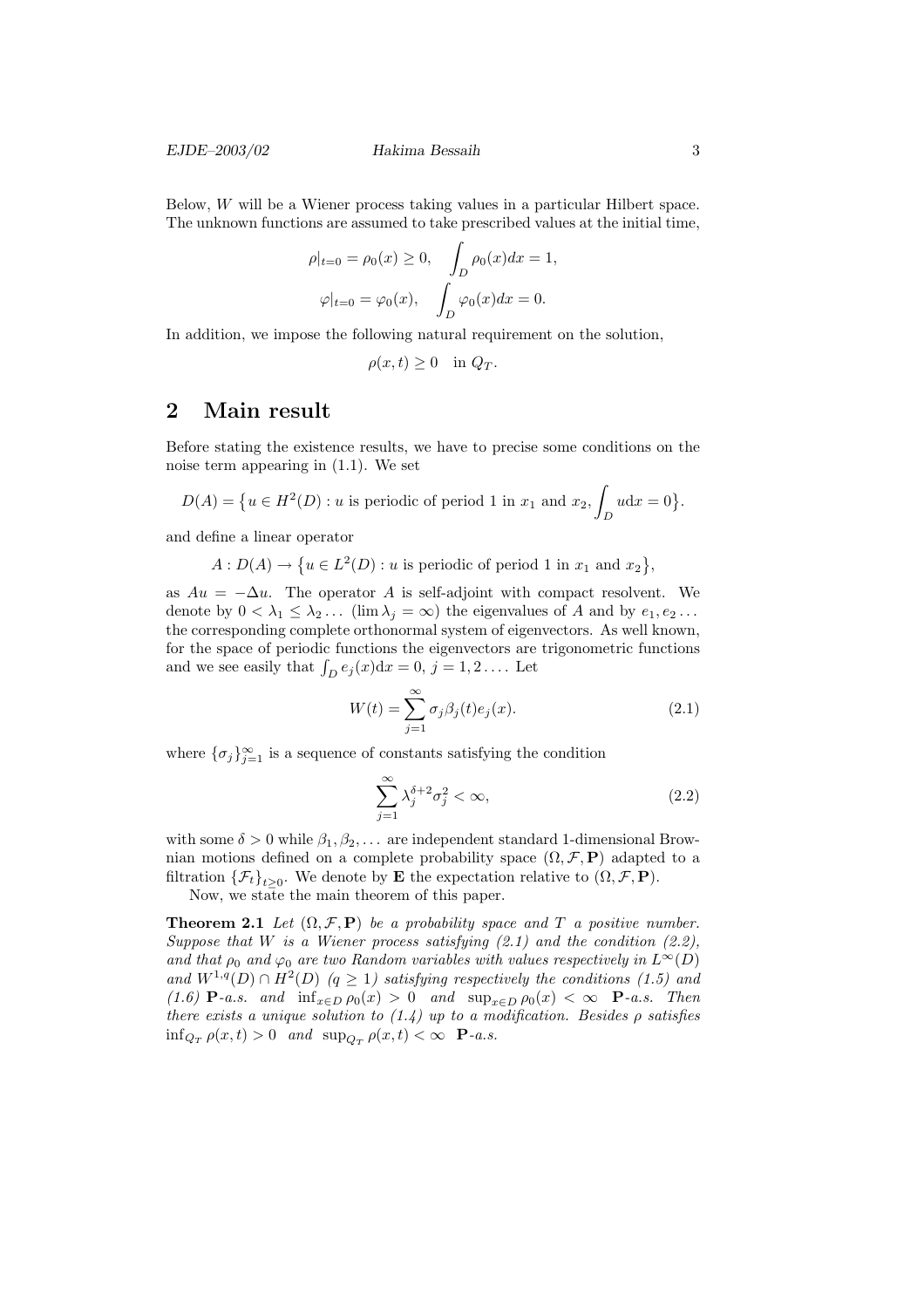# 3 Reduction of the problem via the Ornstein-Uhlenbeck equation

Let us consider an auxiliary problem, the Ornstein-Uhlenbeck equation,

$$
dz(t) + Az(t)dt = dW(t),
$$
  
\n
$$
z(0) = 0.
$$
\n(3.1)

This equation has a solution given by the process (see [4])

$$
z(t) = \int_0^t e^{-(t-s)A} dW(s),
$$
\n(3.2)

where  $e^{-tA}$  denotes a  $C_0$ -semigroup generated by A. The regularity of  $z(t)$ depends on the regularity of  $W(t)$ . Indeed, we have for an arbitrary  $k > 0$ 

$$
A^{k}z(t) = \sum_{j=1}^{\infty} \int_{0}^{t} \lambda_{j}^{k} e^{-(t-s)\lambda_{j}} \sigma_{j} d\beta_{j}(s) e_{j}.
$$

$$
\mathbf{E}||z(t)||_{D(A^k)}^2 = \mathbf{E}||A^k z(t)||^2
$$
  
\n
$$
= \mathbf{E} \Big( \sum_{j=1}^{\infty} \int_0^t \lambda_j^k e^{-(t-s)\lambda_j} \sigma_j d\beta_j(s) \Big)^2
$$
  
\n
$$
= \sum_{j=1}^{\infty} \int_0^t |\lambda_j^k e^{-(t-s)\lambda_j} \sigma_j|^2 ds
$$
  
\n
$$
= \sum_{j=1}^{\infty} \frac{\lambda_j^{2k} \sigma_j^2}{2\lambda_j} (1 - e^{-2t\lambda_j}).
$$

According to (2.2),  $W(t)$  belongs in  $D(A^{(\delta+2)/2})$  for some  $\delta > 0$  which yields, for  $k = (\delta + 3)/2$  in the above equality, that  $z(t)$  has continuous trajectories taking values in  $D(A^{(3+\delta)/2})$  (as we will need in the next sections), i.e.  $z(t) \in$  $C([0,T];D(A^{(3+\delta/2}))$  **P**-a.s. for some  $\delta > 0$ .

Following the idea of Bensoussan-Temam [2], we set

$$
y(t) = \varphi(t) - z(t). \tag{3.3}
$$

Using this change of variable in  $(1.4)$  and equation  $(3.1)$ , one obtains the system

$$
y_t - \Delta y = 1 - \rho \quad \text{in } Q_T,
$$
  
\n
$$
\rho_t + \text{div}(\rho \nabla (y+z)) = 0 \quad \text{in } Q_T.
$$
\n(3.4)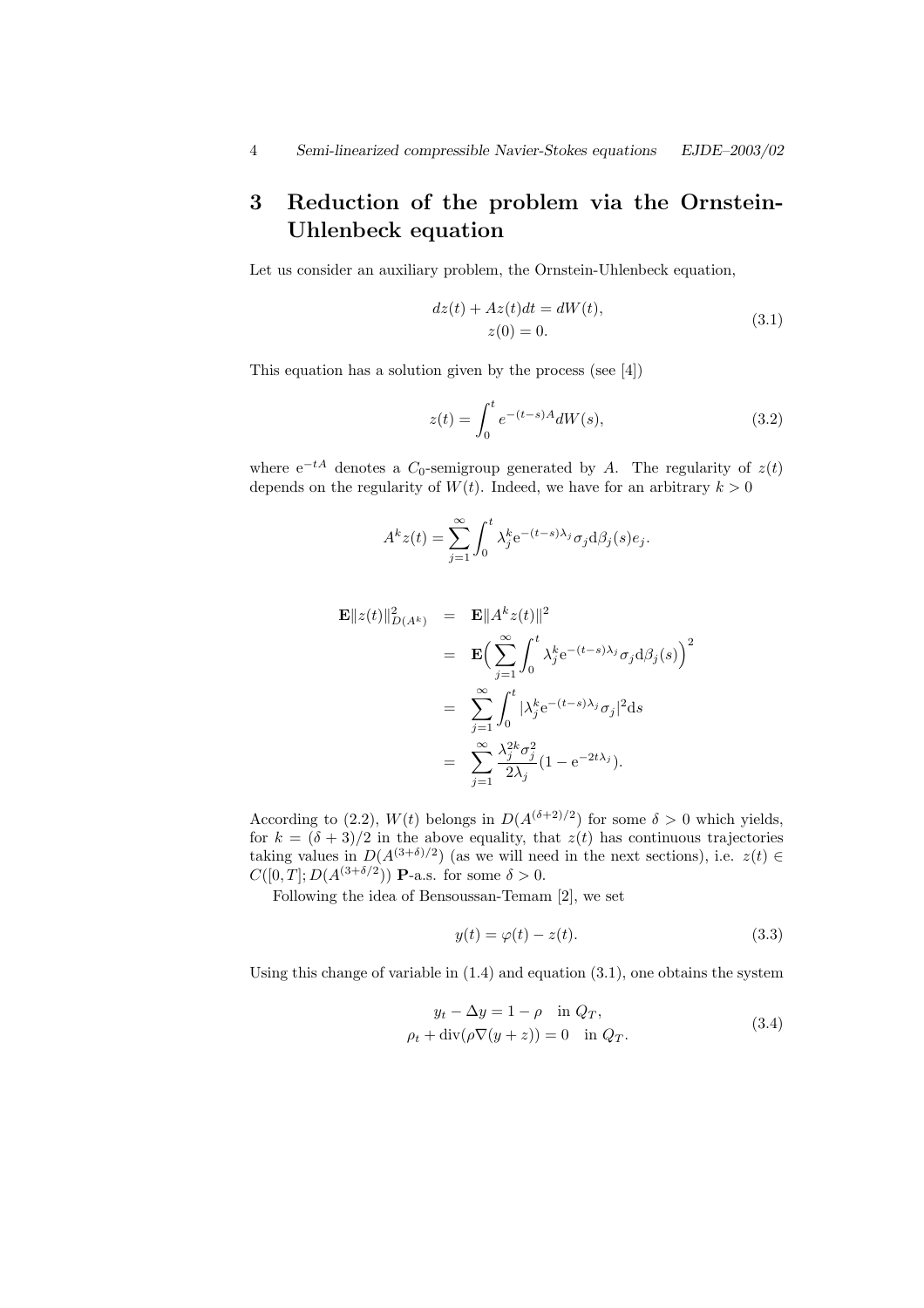# 4 Reduced deterministic problem

In this section, we study the following reduced deterministic problem

$$
y_t - \Delta y = 1 - \rho \quad \text{in } Q_T,
$$
  
\n
$$
\rho_t + \text{div}(\rho \nabla (y + z)) = 0 \quad \text{in } Q_T,
$$
\n(4.1)

where  $z(t)$  is a continuous function taking values in  $H^{3+\delta}(D)$ ,  $\delta > 0$ . For this problem, we state the following existence and uniqueness theorem.

**Theorem 4.1** Let T be positive number and suppose that  $y_0 \in W^{2,s}(D)$  and  $\rho_0 \in L^s(D)$ ,  $s \geq 2$ . We suppose also that  $z \in C^0([0,T]; H^{3+\delta}(D))$   $(\delta > 0)$ . Then there exists at least one solution  $(y, \rho)$  to Problem  $(4.1)$  which satisfies

$$
y \in L^{\infty}(0, T; W^{1,q}(D)) \cap L^{2}(0, T; H^{2}(D)),
$$
  
\n
$$
y_{t} \in L^{\infty}(0, T; L^{s}(D)) \cap L^{2}(0, T; H^{1}(D)),
$$
  
\n
$$
\rho \in L^{\infty}(0, T; L_{\phi}(D)) \cap L^{s}(Q_{T}),
$$

where  $q \ge 2$ . Moreover, if  $\inf_{x \in D} \rho_0(x) > 0$  and  $\sup_{x \in D} \rho_0(x) < \infty$ , then  $\inf_{Q_T} \rho(x,t) > 0$ ,  $\sup_{Q_T} \rho(x,t) < \infty$ , and (4.1) is uniquely solvable.

The proof follows the lines of Vaigant-Kazhikhov [15], of which we will use the ideas without quote them explicitly.

#### 4.1 A priori estimates and existence of solutions

In this section, we obtain a priori estimates that permit us to prove the existence of a solution. The first energy estimate is obtained by multiplying the first equation in (4.1) by  $\Delta y$  and the second equation by log  $\rho$ , followed by integrating over D. More precisely, we obtain

$$
\frac{d}{dt} \int_{D} \left( \frac{1}{2} |\nabla y|^2 + \rho \log \rho - \rho + 1 \right) dx + \int_{D} |\Delta y|^2 \le ||\Delta z||_{L^{\infty}}.\tag{4.2}
$$

This relation implies that the solution is bounded in the norms of the spaces

$$
y\in L^\infty(0,T;H^1(D)),\quad \Delta y\in L^2(0,T;L^2(D)),\quad \rho\in L^\infty(0,T;L_\phi(D)).
$$

The following lemma may be derived from the second equation in system (4.1).

**Lemma 4.2** If  $\rho_0 \in L^{p-1}(D)$  then there exists a constant C depending on p such that the inequality

$$
\|\rho(t)\|_{L^{p-1}(D)}^{p-1} + \int_0^t \|\rho(\tau)\|_{L^p(D)}^p d\tau \n\leq C \left( \|\rho_0\|_{L^{p-1}(D)}^{p-1} + \int_0^t \|y_\tau(\tau)\|_{L^p(D)}^p d\tau + \int_0^t \|\Delta z(\tau)\|_{L^p(D)}^p d\tau \right)
$$
\n(4.3)

holds for any exponent p,  $2 < p < \infty$  and any  $t \in [0, T]$ .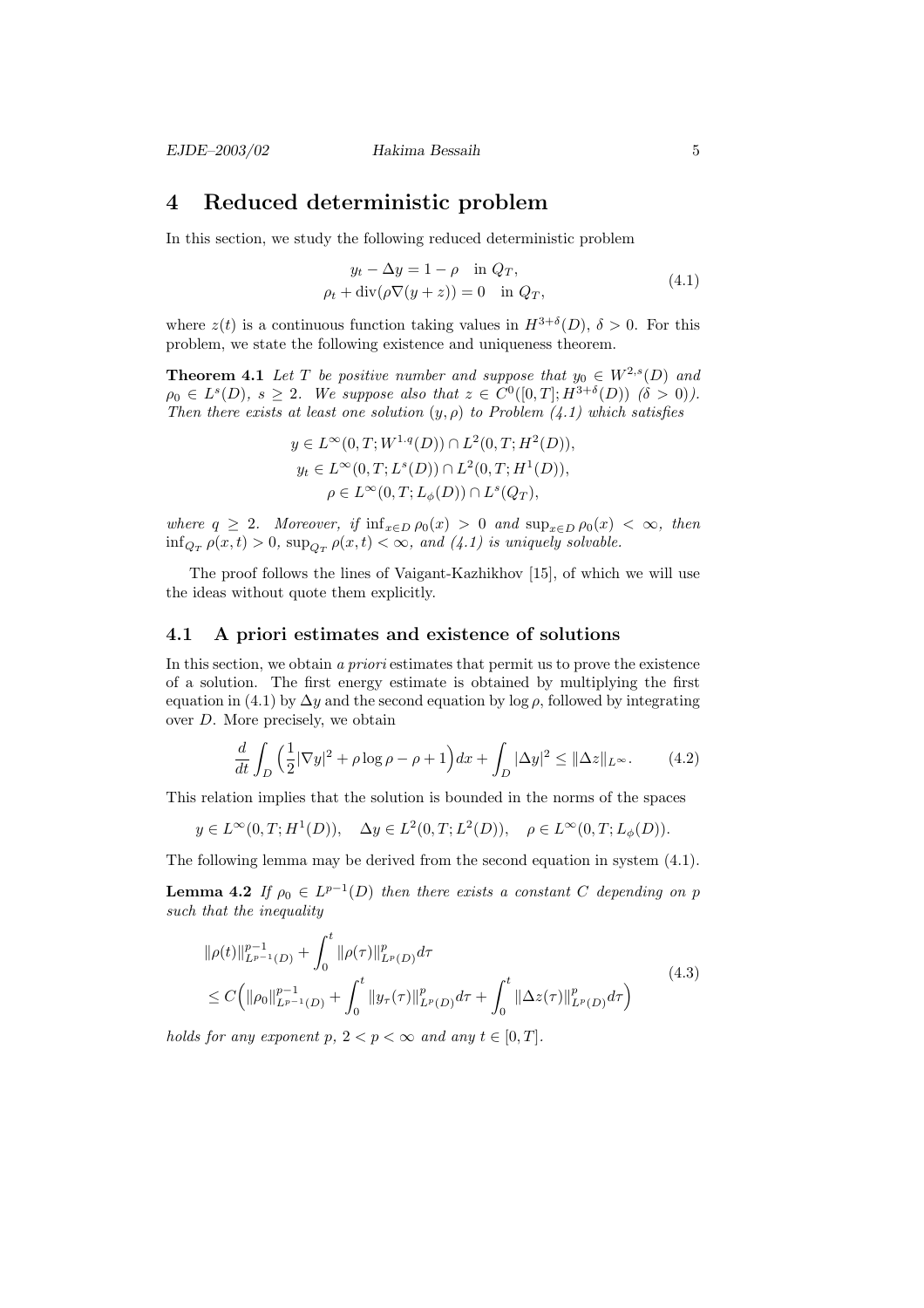**Proof:** For  $r > 1$  using  $(4.1)_1$ , the expression  $(4.1)_2$  can be rewritten in the form

$$
\frac{\partial \rho^r}{\partial t} + \nabla \cdot (\rho^r \nabla (y+z)) + (r-1)\rho^{r+1} = (r-1)\rho^r (y_t - 1 - \Delta z). \tag{4.4}
$$

Integrating over D and estimating  $\rho^r |y_t|$  and  $\rho^r |\Delta z|$  by the Young inequality,

$$
\rho^r |y_t| \le \epsilon_1 \rho^{r+1} + C_1 |y_t|^{r+1},
$$
  

$$
\rho^r |\Delta z| \le \epsilon_2 \rho^{r+1} + C_2 |\Delta z|^{r+1},
$$

with convenient small numbers  $\epsilon_1, \epsilon_2$ , we obtain (4.3) for  $p = r + 1$ .

**Lemma 4.3** If  $\rho_0 \in L^{p-1}(D)$ , then there exists a constant C depending on p such that the inequality

$$
||y||_{W^{2,p}(Q_T)} \leq C(||\rho_0||_{L^{p-1}(D)} + ||y_t||_{L^p(Q_T)} + ||\Delta z||_{L^p(Q_T)}) \tag{4.5}
$$

holds for  $2 < p < \infty$ .

The proof of this lemma is is a consequence of (4.3) and the first equation of  $(4.1).$ 

Now, to obtain additional a priori estimates, we differentiate  $(4.1)<sub>1</sub>$  with respect to  $x_1, x_2, t$  so that we obtain

$$
\nabla y_t - \Delta \nabla y = -\nabla \rho,\tag{4.6}
$$

$$
y_{tt} - \Delta y_t = -\rho_t = \text{div}(\rho \nabla (y+z)).\tag{4.7}
$$

**Lemma 4.4** If  $\rho_0 \in L^3(D)$ ,  $y_0 \in W^{1,q}(D) \cap H^2(D)$ , where  $q \geq 4$  then there exists a constant C depending on q such that the inequality

$$
\sup_{0 < \tau < t} \left( \int_{D} |\nabla y|^q + \int_{D} |y_t|^2 \right) + \int_0^t \int_{D} |\nabla y_t|^2 \le C \tag{4.8}
$$

holds for all  $t \in [0, T]$ .

**Proof:** For arbitrary  $q \ge 2$  and  $s \ge 2$ , we multiply (4.6) by  $q|\nabla y|^{q-2}\nabla y$  and (4.7) by  $s|y_t|^{s-2}y_t$ , sum these equations and integrate over D to obtain

$$
\frac{d}{dt} \int_{D} \left( |\nabla y|^{q} + |y_{t}|^{s} \right) + q \sum_{j,k}^{2} \int_{D} (\partial_{j} \partial_{k} y)^{2} |\nabla y|^{q-2}
$$
\n
$$
+ q(q-2) \sum_{j,k,l}^{2} \int_{D} (\partial_{j} \partial_{k} y) (\partial_{j} \partial_{l} y) (\partial_{k} y) (\partial_{l} y) |\nabla y|^{q-4} + s(s-1) \int_{D} |\nabla y_{t}|^{2} |y_{t}|^{s-2}
$$
\n
$$
= q \int_{D} \rho \Delta y |\nabla y|^{q-2} + q(q-2) \sum_{j,k}^{2} \int_{D} \rho(\partial_{j} y) (\partial_{k} y) (\partial_{j} \partial_{k} y) |\nabla y|^{q-4}
$$
\n
$$
- s(s-1) \int_{D} \rho \nabla (y+z) \cdot \nabla y_{t} |y_{t}|^{s-2}.
$$
\n(4.9)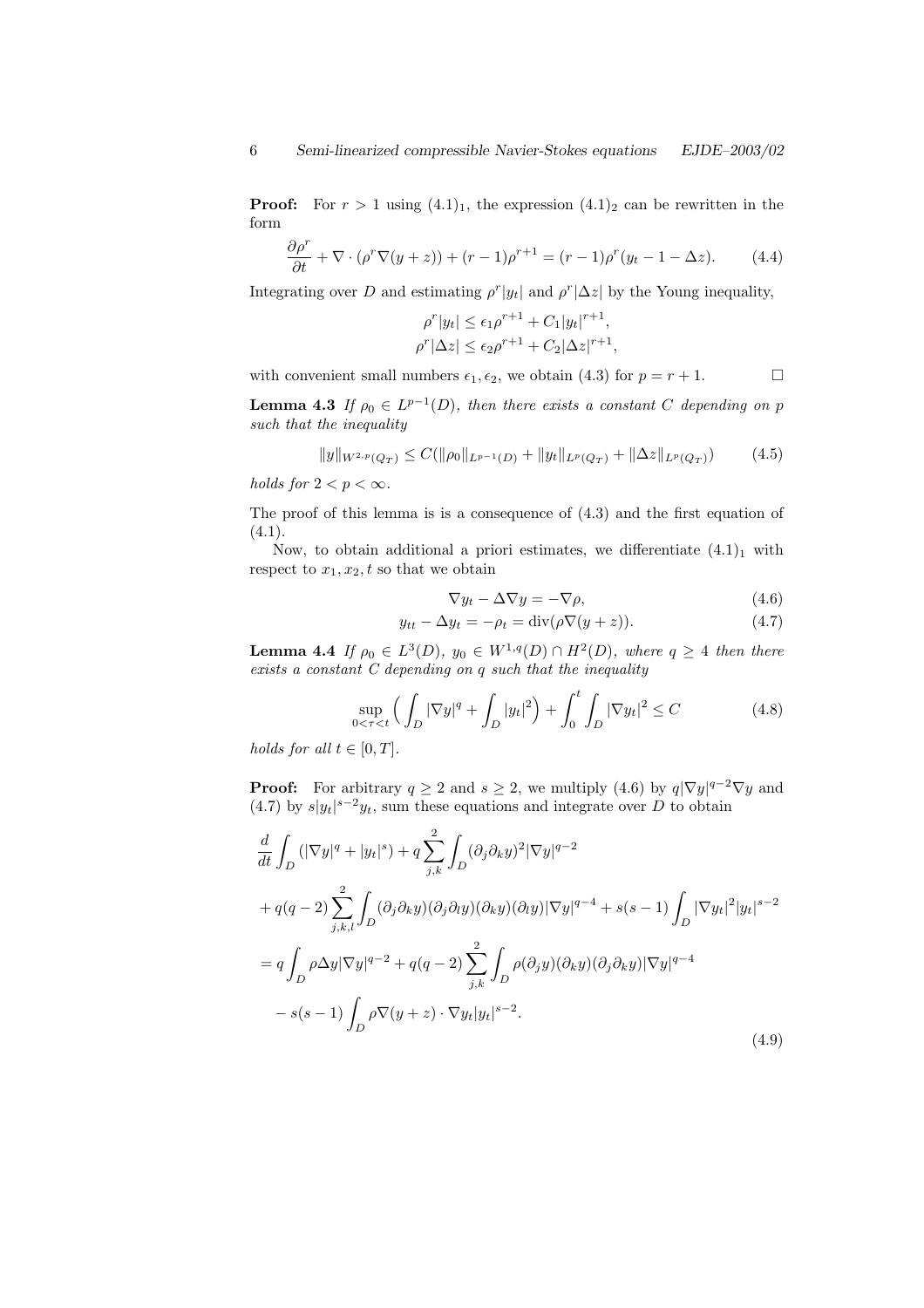### EJDE–2003/02 Hakima Bessaih 7

By taking  $q = 4$  and  $s = 2$  in (4.9) and substituting  $\rho = 1 + \Delta y - y_t$ , we have

$$
\frac{d}{dt} \int_{D} \left( |\nabla y|^{4} + |y_{t}|^{2} \right) + 4 \sum_{j,k}^{2} \int_{D} (\partial_{j} \partial_{k} y)^{2} |\nabla y|^{2} + 2 \int_{D} |\nabla y_{t}|^{2}
$$
\n
$$
= 4 \int_{D} \Delta y |\nabla y|^{2} + 4 \int_{D} (\Delta y)^{2} |\nabla y|^{2} - 4 \int_{D} (\Delta y) y_{t} |\nabla y|^{2}
$$
\n
$$
+ 8 \sum_{j,k}^{2} \int_{D} (\partial_{j} y) (\partial_{k} y) (\partial_{j} \partial_{k} y) + 8 \sum_{j,k}^{2} \int_{D} \Delta y (\partial_{j} y) (\partial_{k} y) (\partial_{j} \partial_{k} y)
$$
\n
$$
- 8 \sum_{j,k}^{2} \int_{D} y_{t} (\partial_{j} y) (\partial_{k} y) (\partial_{j} \partial_{k} y) - 2 \int_{D} \nabla (y + z) . \nabla y_{t} - 2 \int_{D} \Delta y \nabla (y + z) . \nabla y_{t}
$$
\n
$$
+ 2 \int_{D} \nabla (y + z) . \nabla y_{t} y_{t} - 8 \sum_{j,k,l}^{2} \int_{D} (\partial_{j} \partial_{k} y) (\partial_{j} \partial_{l} y) (\partial_{k} y) (\partial_{l} y)
$$
\n
$$
= I_{1} + \dots + I_{10}.
$$

The assumption that  $D$  is a two-dimensional region is essential for this estimate.

$$
I_2 = 4 \int_D |\nabla y|^2 |\Delta y|^2 \le ||\Delta y|| ||\Delta y||_{L^4(D)} |||\nabla y|^2||_{L^4(D)}.
$$

On the other hand

$$
\||\nabla y|^2\|_{L^4(D)} \le |||\nabla y|^2||^{1/2}||\nabla |\nabla y|^2||^{1/2}.
$$

Then using Young's inequality twice, we obtain for arbitrary positive small numbers  $\epsilon_1$  and  $\epsilon_2$  such that

$$
I_2 \leq \epsilon_1 \|\Delta y\| \|\Delta y\|_{L^4(D)}^2 + \epsilon_2 \|\nabla |\nabla y|^2\|^2 + C \|\Delta y\|^2 \|\nabla y|^2\|^2.
$$

Since

$$
\|\nabla |\nabla y|^2\|^2=\int_D |\nabla |\nabla y|^2|^2=2\sum_{j,k}^2\int_D |\nabla y|^2(\partial_j\partial_k y)^2
$$

and

$$
\|\nabla y|^2\|^2 = \int_D (|\nabla y|^2)^2 = \int_D |\nabla y|^4,
$$

one obtains

$$
I_2 \leq \epsilon_1 ||\Delta y|| ||\Delta y||_{L^4(D)}^2 + \epsilon_2 \sum_{j,k}^2 \int_D |\nabla y|^2 (\partial_j \partial_k y)^2 + C ||\nabla y||_{L^4(D)}^4 ||\Delta y||^2.
$$

By Young's inequality and for arbitrary small positive constant  $\epsilon, \, \epsilon_1$  and  $\epsilon_2$  we can estimate  $I_1$ ,  $I_3$ ,  $I_4$ ,  $I_5$  and  $I_6$  as follows:

$$
I_1 = 4 \int_D |\nabla y|^2 \Delta y \le \epsilon I_2 + C \int_D |\nabla y|^2,
$$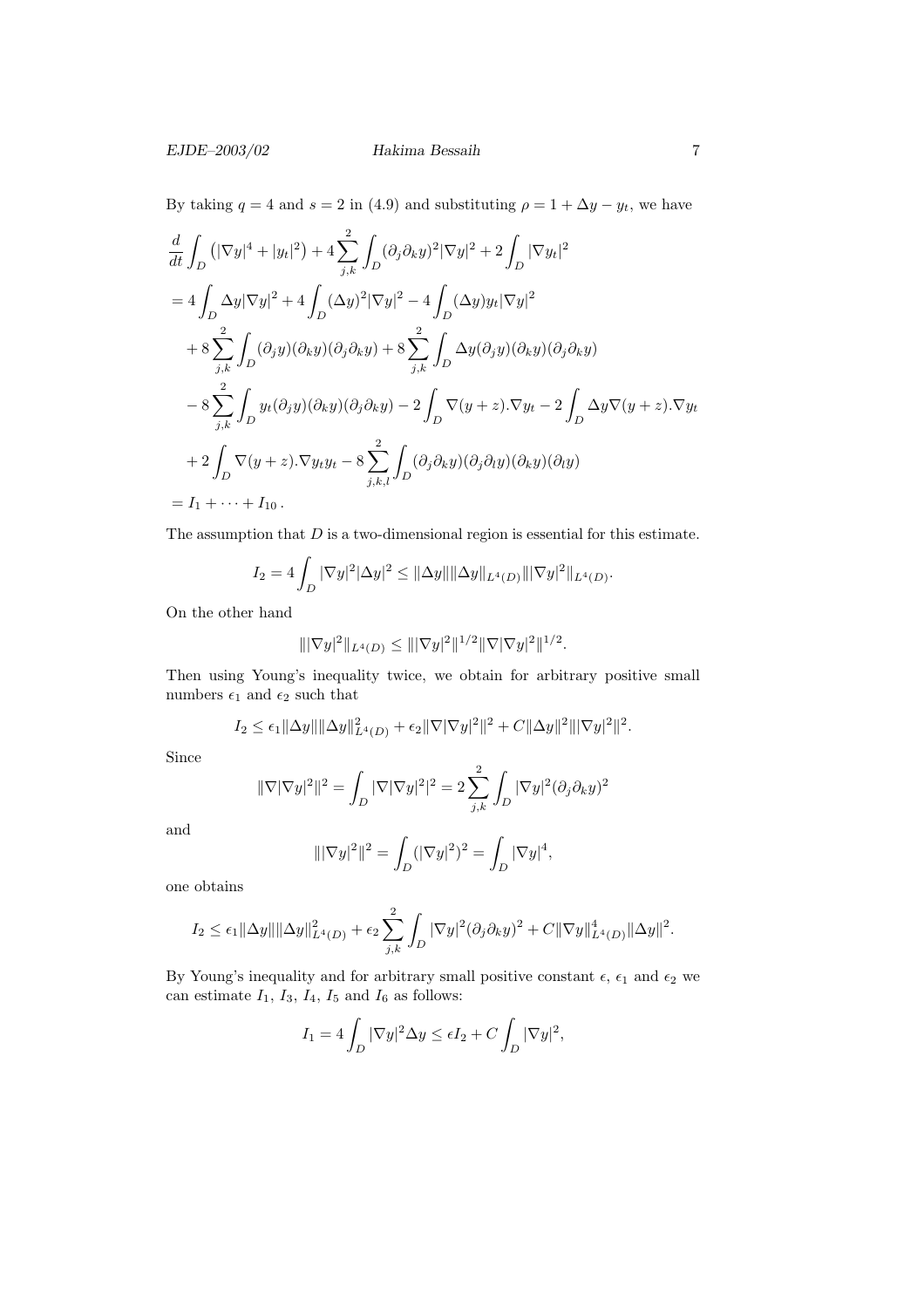$$
I_3 = -4 \int_D \Delta y |\nabla y|^2 y_t
$$
  
\n
$$
\leq \epsilon_1 \int_D |\nabla y|^2 ||\Delta y|^2 + \epsilon_2 ||\nabla y_t||^2 + C ||y_t||^2 ||\nabla y||^2 ||\Delta y||^2,
$$
  
\n
$$
I_4 = 8 \sum_{j,k}^2 \int_D (\partial_j y)(\partial_k y)(\partial_j \partial_k y) \leq \epsilon \sum_{j,k}^2 \int_D (\partial_k y)^2 (\partial_j \partial_k y)^2 + C \int_D |\nabla y|^2,
$$
  
\n
$$
I_5 = 8 \sum_{j,k}^2 \int_D \Delta y(\partial_j y)(\partial_k y)(\partial_j \partial_k y) \leq \epsilon \sum_{j,k}^2 \int_D (\partial_k y)^2 (\partial_j \partial_k y)^2 + CI_2.
$$
  
\n
$$
I_6 = -8 \sum_{j,k}^2 \int_D y_t (\partial_j y)(\partial_k y)(\partial_j \partial_k y)
$$
  
\n
$$
\leq \epsilon_1 \sum_{j,k}^2 \int_D (\partial_k y)^2 (\partial_j \partial_k y)^2 + \epsilon_2 ||\nabla y_t||^2 + C \sum_{j,k}^2 ||y_t||^2 ||\nabla y||^2 ||\partial_j \partial_k y||^2.
$$
  
\n
$$
I_7 = -2 \int_D \nabla (y+z) \cdot \nabla y_t \leq \epsilon ||\nabla y_t||^2 + C \int_D |\nabla (y+z)|^2.
$$
  
\n
$$
I_8 = -2 \int_D \Delta y \nabla (y+z) \cdot \nabla y_t \leq \epsilon ||\nabla y_t||^2 + CI_2 + ||\nabla z||_{L^{\infty}(D)}^2 \int_D |\Delta y|^2.
$$
  
\n
$$
I_9 = 2 \int_D \nabla (y+z) \cdot \nabla y_t y_t \leq \epsilon ||\nabla y_t||^2 + CI_1 ||y_t||^2 ||\Delta (y+z)||^2 ||\nabla (y+z)||^2.
$$
  
\n
$$
I_{10} \leq \sum_{j,k,l}^2 (\int_D (\partial_j \partial_k y)^2)^{1/2} (\int_D (\partial_j \partial_l y)^4)^{1/4} (\int_D (\partial_k y)^8)^{1/8} (\int_D (\partial_l y)^8)^{1/8}
$$
  
\n
$$
\leq \epsilon
$$

We set

$$
\alpha(t) = \sup_{0 < t < T} \int_D |\nabla y|^4 + |y_t|^2,
$$
\n
$$
\beta(t) = \sum_{j,k}^2 \int_D (\partial_j \partial_k y)^2 |\nabla y|^2 + \int_D |\nabla y_t|^2.
$$

On the other hand from (4.5) in particular for  $p = 4$  and  $\rho_0 \in L^3(D)$ , we have

$$
||y||_{W^{2,4}(D)}^2 \leq C(||\rho_0||_{L^3(D)} + ||y_t||_{L^4(D)}^2 + ||\Delta z||_{L^4(D)}^2).
$$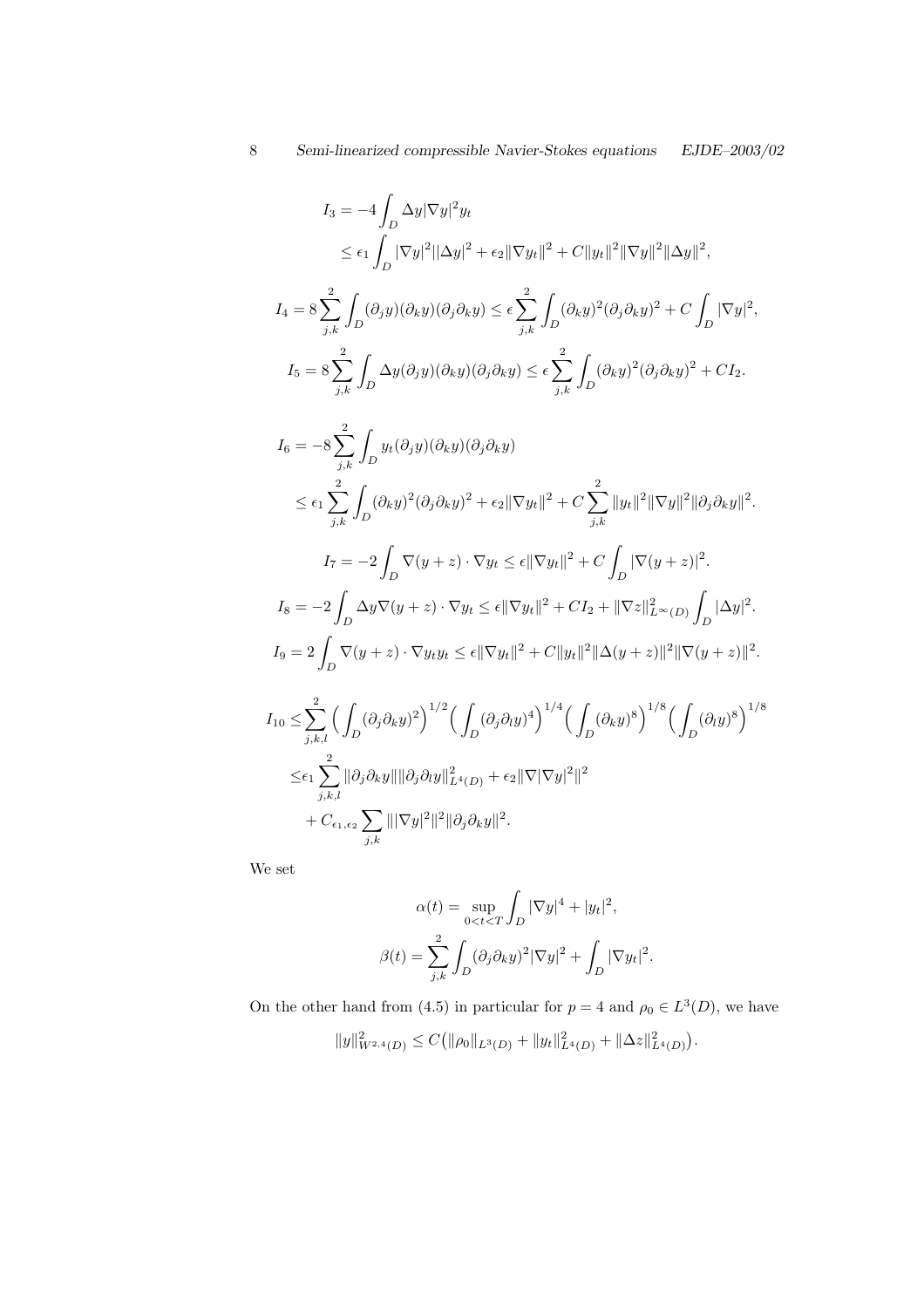Consequently, by using Cauchy's inequality and the energy estimate (4.2) we obtain

$$
\epsilon \int_0^t \|\Delta y\| \|\Delta y\|_{L^4(D)}^2 \le C \epsilon \Big(\int_0^t \|\Delta y\|_{L^4(D)}^4\Big)^{1/2}.
$$

But in the two-dimensional space we have

$$
||y_t||_{L^4(D)}^4 \le C||y_t||^2 ||\nabla y_t||^2, \tag{4.10}
$$

so that

$$
\epsilon \int_0^t \|\Delta y\| \|\Delta y\|_{L^4(D)}^2 \leq C \epsilon \Big( \alpha(t)^{1/2} \Big( \int_0^t \beta(\tau) d\tau \Big)^{1/2} + \|\Delta z\|_{L^4(Q_T)}^2 \Big).
$$

It is the same for  $\epsilon_1 \sum_{j,k,l}^2 \int_0^t ||\partial_j \partial_k y|| ||\partial_j \partial_l y||_{L^4(D)}^2$ .

Set  $\Lambda(t) = \|\Delta y(t)\|^2$ . Since this is integrable on [0, T], we have

$$
\alpha(t) + \int_0^t \beta(\tau) d\tau \le \alpha(0) + \epsilon \alpha(t)^{1/2} \left(\int_0^t \beta(\tau) d\tau\right)^{1/2} + C \left(1 + \int_0^t (\Lambda(\tau) + 1) \alpha(\tau) d\tau\right).
$$

Using Gronwall's lemma we obtain,

$$
\sup_{0 < \tau < t} \int_{D} \left( |\nabla y|^{4} + |y_{\tau}|^{2} \right) + \int_{0}^{t} \int_{D} |\nabla y_{\tau}|^{2} \le C. \tag{4.11}
$$

According to this equation,

$$
\int_0^T \int_D |y_t|^4 \le \int_0^T \|y_t\|^2 \|\nabla y_t\|^2 \le C. \tag{4.12}
$$

Hence, using this inequality in  $(4.3)$  and  $(4.5)$  for  $p = 4$ , it follows that

$$
\int_0^t \int_D \rho^4 + \int_0^t \int_D |\Delta y|^4 \le C. \tag{4.13}
$$

Now, let us consider the equation (4.9) for  $q \ge 4$  and  $s = 2$ . We obtain the equality

$$
\frac{d}{dt} \int_{D} \left( |\nabla y|^{q} + |y_{t}|^{2} \right) + q \sum_{j,k}^{2} \int_{D} (\partial_{j} \partial_{k} y)^{2} |\nabla y|^{q-2} + 2 \int_{D} |\nabla y_{t}|^{2}
$$
\n
$$
= -2 \int_{D} \rho \nabla (y+z) \cdot \nabla y_{t} + q \int_{D} \rho \Delta y |\nabla y|^{q-2}
$$
\n
$$
+ q(q-2) \sum_{j,k}^{2} \int_{D} \rho(\partial_{j} y)(\partial_{k} y)(\partial_{k} \partial_{j} y)|\nabla y|^{q-4}
$$
\n
$$
- q(q-2) \sum_{j,k,l}^{2} \int_{D} (\partial_{j} \partial_{k} y)(\partial_{j} \partial_{l} y)(\partial_{k} y)(\partial_{l} y)|\nabla y|^{q-4}.
$$
\n(4.14)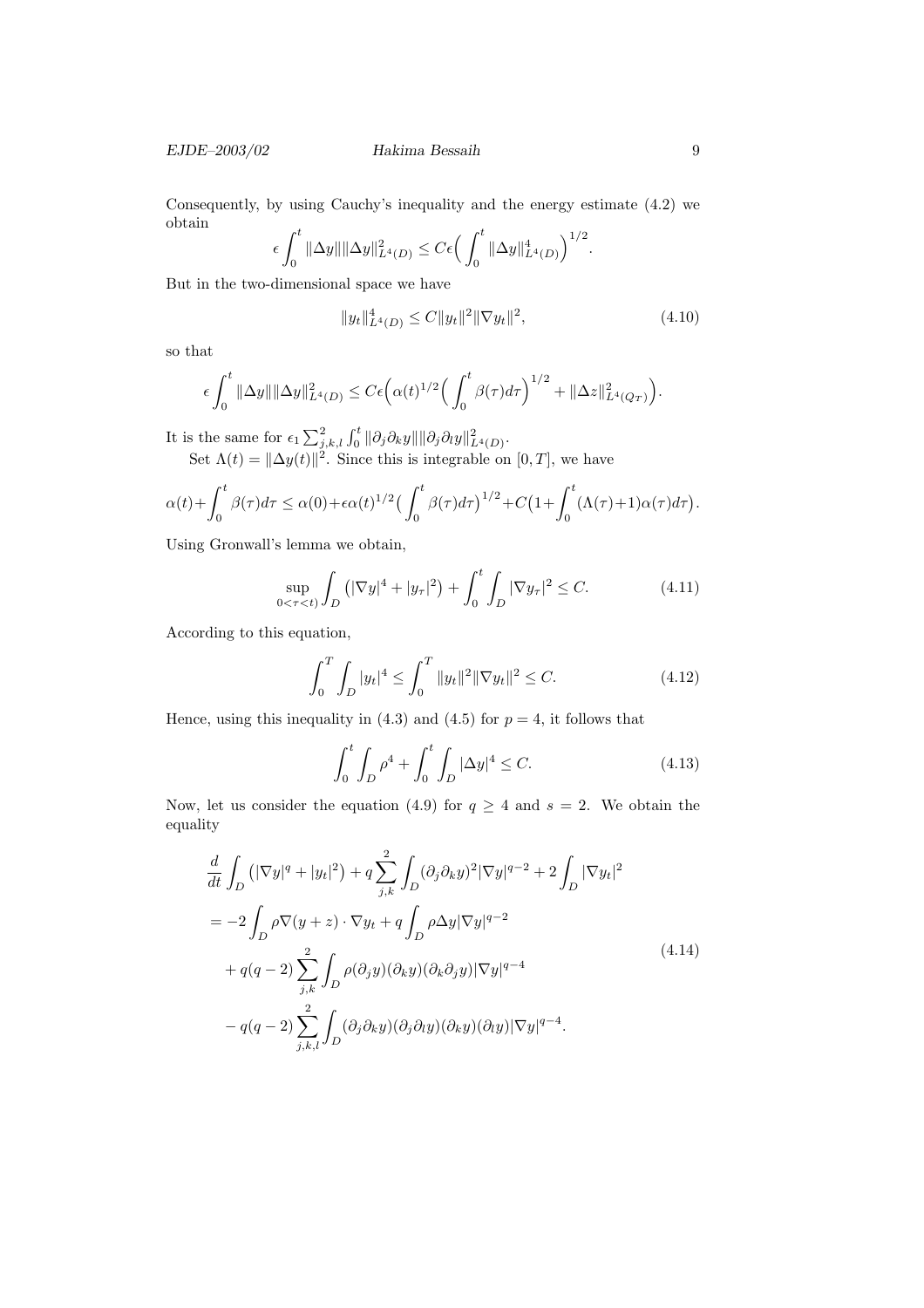The first term on the right hand side of (4.14) by Young's inequality is bounded by

$$
\int_0^T \int_D \rho \nabla(y+z) \cdot \nabla y_t \le \epsilon \int_0^T \|\nabla y_t\|^2 + C \int_0^T \|\rho\|_{L^4(D)}^2 \|\nabla(y+z)\|_{L^4(D)}^2.
$$

In view of (4.11) and (4.13),  $\rho$  and  $\nabla y$  are bounded respectively in  $L^4(Q_T)$  and in  $L^{\infty}(0,T;L^4(D))$ . Hence

$$
\int_0^T \int_D \rho \nabla(y+z) \cdot \nabla y_t \le \epsilon \int_0^T \|\nabla y_t\|^2 + C \int_0^T \|\nabla z\|_{L^4(D)}^4.
$$

Using the Young and the Hölder's inequality for the second term on the right hand side of (4.14), one obtains

$$
\int_{D} \rho \Delta y |\nabla y|^{q-2} \leq \epsilon \int_{D} |\Delta y|^2 |\nabla y|^{q-2} + C \int_{D} \rho^2 |\nabla y|^{q-2} \leq \epsilon \int_{D} |\Delta y|^2 |\nabla y|^{q-2} + C \|\rho\|_{L^4(D)}^2 \Big(\int_{D} |\nabla y|^{2(q-2)}\Big)^{1/2}.
$$

We write the last integral in the above inequality as

$$
\left(\int_D |\nabla y|^{2(q-2)}\right)^{1/2} = |||\nabla y|^{q/2}||_{L^{4(q-2)/q}}^{2(q-2)/q}.
$$

Using the embedding inequality (see [8], pp 62)

$$
||f||_{L^{4(q-2)/q}} \leq C||\nabla f||^{a}||f||^{1-a},\tag{4.15}
$$

for the function  $f = |\nabla u|^{q/2}$ , where  $a = (q-4)/(2(q-2))$ , yields

$$
\int_D \rho \Delta y |\nabla y|^{q-2}
$$
  
\n
$$
\leq C ||\rho||_{L^4}^2 ||\nabla (|\nabla y|^{q/2}|) ||^{(q-4)/q} |||\nabla y|^{q/2}|| + \epsilon \int_D |\Delta y|^2 |\nabla y|^{q-2}.
$$

Since  $\|\nabla y|^{q/2}\| = \left(\int_D |\nabla y|^q\right)^{1/2}$ , and

$$
\|\nabla(|\nabla y|^{q/2})\| = \frac{q}{2} \Big(\sum_{j,k} \int_D (\partial_j \partial_k)^2 |\nabla y|^{q-2}\Big)^{1/2},
$$

and in virtue of the Young's inequality with  $p = 2q/(q-4)$  and  $p' = 2q/(q+4)$ we obtain

$$
\int_D \rho \Delta y |\nabla y|^{q-2} \leq \epsilon \sum_{j,k} \int_D (\partial_j \partial_k)^2 |\nabla y|^{q-2} + C \|\rho\|_{L^4(D)}^{4q/(q+4)} \Big(\int_D |\nabla y|^q\Big)^{q/(q+4)}.
$$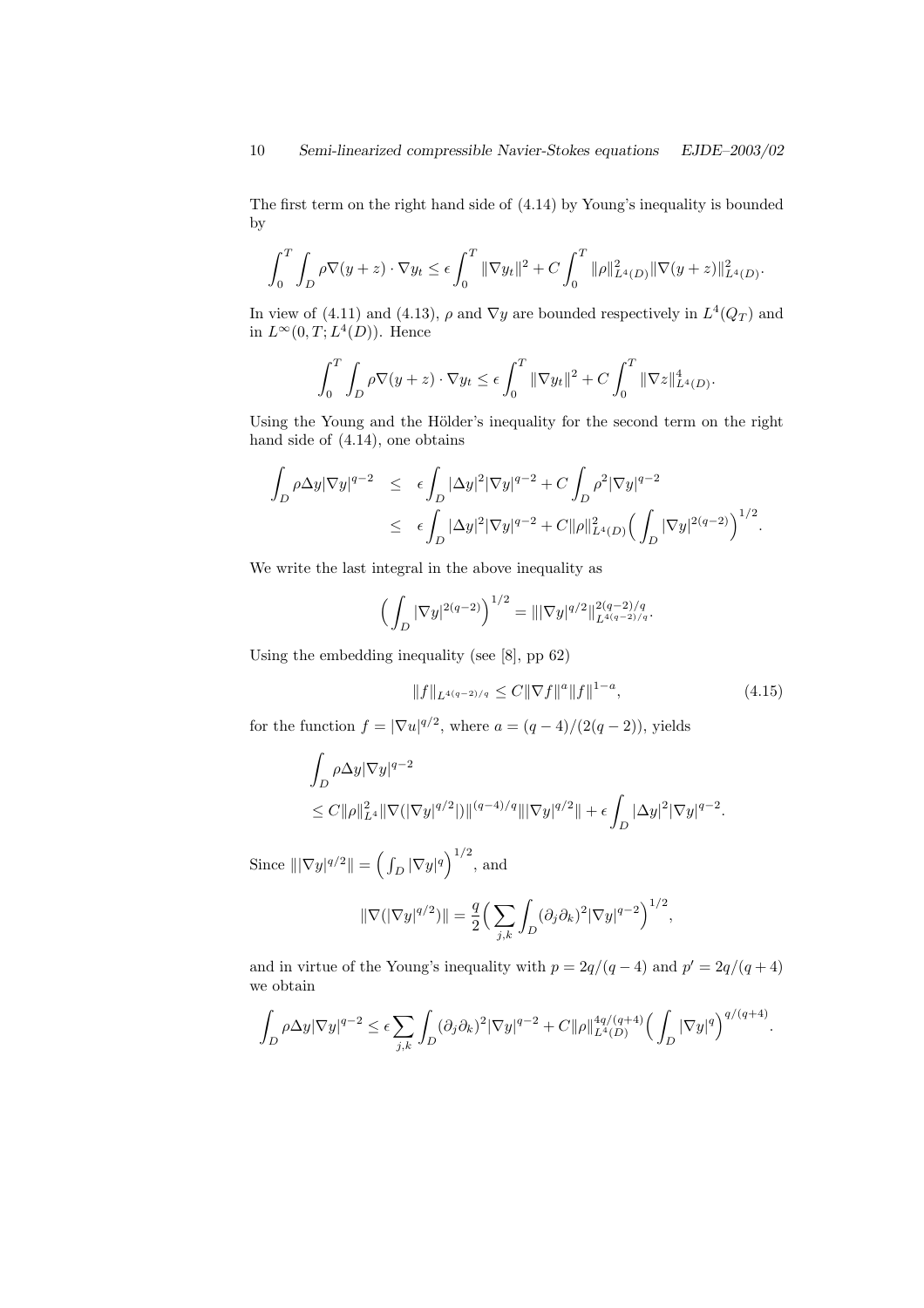EJDE–2003/02 Hakima Bessaih 11

By using the same argument for the third term on the right hand side of (4.14) we obtain, for an arbitrary  $\epsilon$ ,

$$
\sum_{j,k}^{2} \int_{D} \rho(\partial_j y)(\partial_k y)(\partial_k \partial_j y)|\nabla y|^{q-4} \n\leq \epsilon \sum_{j,k}^{2} \int_{D} |\nabla y|^{q-2} (\partial_j \partial_k y) + ||\rho||_{L^4(D)}^{4q/(q+4)} \Big(\int_{D} |\nabla y|^q\Big)^{q/(q+4)}.
$$

For the last term on the right hand side of (4.14), we use the same arguments as before, we have

$$
\sum_{j,k,l}^{2} \int_{D} (\partial_j \partial_k y)(\partial_j \partial_l y)(\partial_k y)(\partial_l y)|\nabla y|^{q-4}
$$
\n
$$
\leq \epsilon \sum_{j,k,l}^{2} \int_{D} |\nabla y|^{q-2} (\partial_j \partial_k y)^2 + C_{\epsilon} \sum_{j,l}^{2} ||\partial_j \partial_l y||_{L^4(D)}^{4q/(q+4)} \left(\int_{D} |\nabla y|^q\right)^{q/(q+4)}
$$

Consequently, using  $(4.5)$  for  $p = 4$  and  $(*)$ , we have

$$
\int_{D} \left( |\nabla y|^{q} + |y_{t}|^{2} \right) + \int_{0}^{T} \int_{D} |\nabla y_{t}|^{2} \n\leq C \left( ||\nabla y_{0}||_{L^{q}(D)}^{q} + ||\rho_{0}||^{2} + ||\Delta y_{0}||^{2} + ||\Delta z||_{L^{4}(Q_{T})}^{2} \right) \n+ \left( \int_{0}^{T} ||\rho||_{L^{4}(D)}^{4q/(q+4)} + ||y_{t}||^{2q/(q+4)} ||\nabla y_{t}||^{2q/(q+4)} \right) \n+ ||\Delta z||_{L^{4}(Q_{T})}^{4q/(q+4)} + ||\rho_{0}||_{L^{3}(D)}^{4q/(q+4)} \left( \int_{D} |\nabla y|^{q} \right)^{q/(q+4)}
$$

Now using Gronwall's lemma,  $(4.12)$  and  $(4.13)$ , we obtain  $(4.8)$ .

**Lemma 4.5** If  $\rho_0 \in L^s(D)$ ,  $y_0 \in W^{2,s}(D)$  then the inequality

$$
\sup_{0 < \tau < t} \int_{D} |y_{\tau}|^{s} dx \le C \tag{4.16}
$$

holds for  $s > 2$  and  $t \in [0, T]$ .

**Proof:** We multiply (4.7) by  $s|y_t|^{s-2}y_t$ ,  $s > 2$  and then we integrate over D, to obtain

$$
\frac{d}{dt} \int_{D} |y_t|^s + s(s-1) \int_{D} |y_t|^{s-2} |\nabla y_t|^2 = -s(s-1) \int_{D} \rho \nabla(y+z) \cdot \nabla y_t |y_t|^{s-2}.
$$
\n(4.17)

Cauchy's inequality applied to the right hand side of the above quality gives

$$
\left|\int_D \rho \nabla(y+z) \cdot \nabla y_t |y_t|^{s-2}\right| \leq \epsilon \int_D |y_t|^{s-2} |\nabla y_t|^2 + C \int_D \rho^2 |\nabla(y+z)|^2 |y_t|^{s-2}.
$$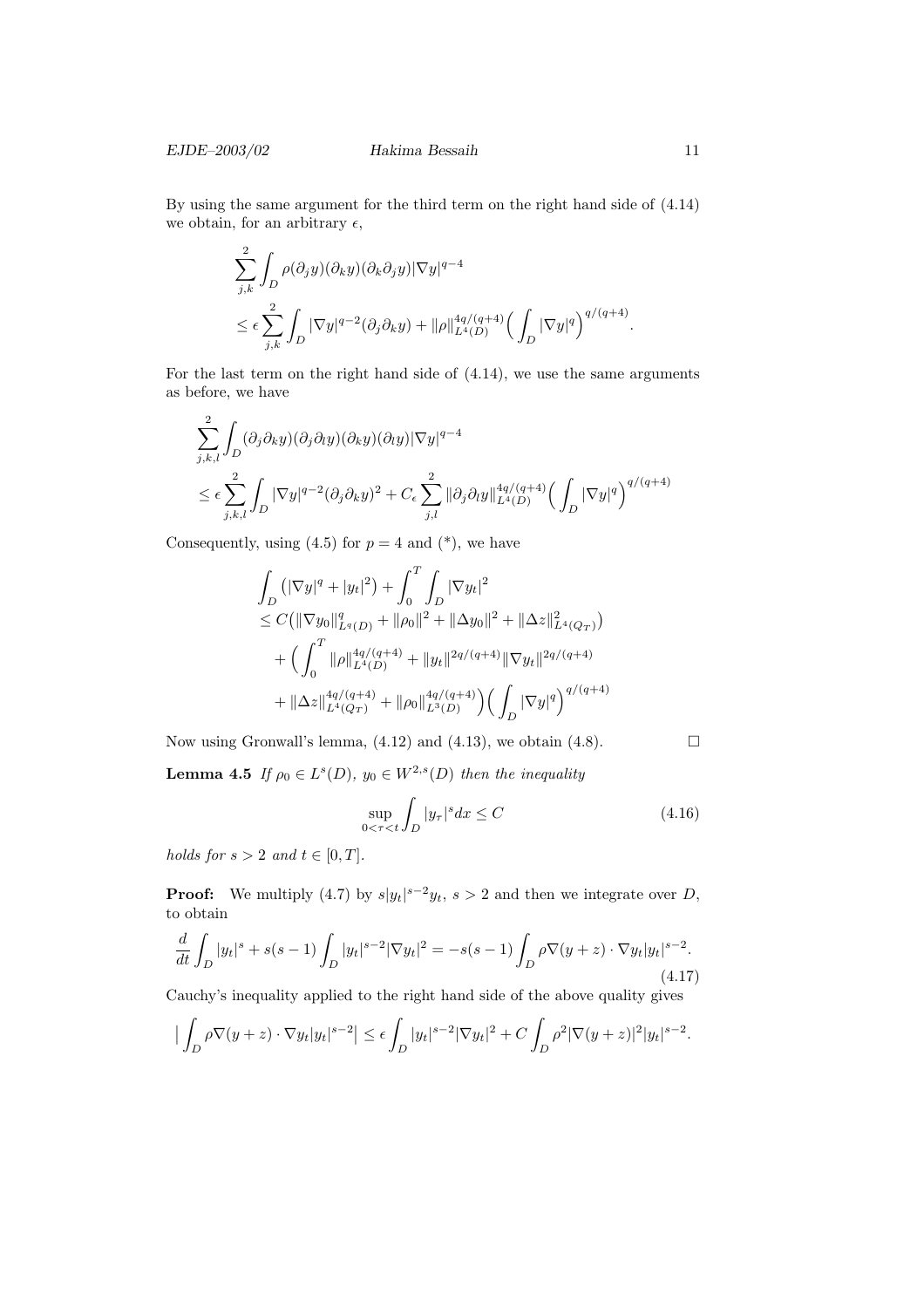According to  $(4.1)_1$ , with  $\rho = 1 + \Delta y - y_t$ ,  $(4.17)$  yields

$$
\frac{d}{dt} \int_{D} |y_t|^s dx + \int_{D} |y_t|^{s-2} |\nabla y_t|^2
$$
\n
$$
\leq C \big( \int_{D} |\nabla (y+z)|^2 |y_t|^{s-2} + ||\nabla (y+z)||^2_{C(D)} \int_{D} (|y_t|^s + |\Delta y|^2 |y_t|^{s-2}) \big). \tag{4.18}
$$

The first term on the right hand side of (4.18), using Young's inequality with  $p = s/2$  and  $p' = s/(s-2)$ , is estimated as

$$
\int_D |\nabla (y+z)|^2 |y_t|^{s-2} \le (||\nabla y||^2_{L^s(D)} + ||\nabla z||^2_{L^s(D)}) ||y_t||^{s-2}_{L^s(D)}.
$$

According to (4.5)

$$
\int_D |\nabla(y+z)|^2 |y_t|^{s-2} \leq C \big( \|y_t\|_{L^s(D)}^s + \|y_t\|_{L^s(D)}^{s-2} \|\nabla z\|_{L^s(D)}^2 \big).
$$

Using Hölder's inequality, the third term on the right hand side of  $(4.18)$  yields

$$
\int_D |\Delta y|^2 |y_t|^{s-2} \leq \|y_t\|_{L^s(D)}^{s-2} \|\Delta y\|_{L^s(D)}^2.
$$

On the other hand, from the Gagliardo-Nirenberg's inequality it follows

$$
\|\nabla y\|_{C(D)} \le \|\Delta y\|_{L^4(D)}^b \|\nabla y\|_{L^q(D)}^{1-b}.
$$

For  $b = 4/(q + 4)$  and by (4.8) and (4.13), we obtain

$$
\int_0^t \|\nabla y\|_{C(D)}^{q+4} \le \int_0^t \|\Delta y\|_{L^4(D)}^4 \|\nabla y\|_{L^q(D)}^q \le C. \tag{4.19}
$$

We set  $\beta_s(t) = \sup_{0 \le \tau \le t} ||y_\tau||_{L^s}^s$ . Then the expression on the right-hand side of  $(4.18)$ , after integrating on  $(0,t)$ , can be estimated as

$$
||y_{\tau}||_{L^{s}(D)}^{s} + \int_{0}^{t} \int_{D} |y_{\tau}|^{s-2} |\nabla y_{\tau}|^{2}
$$
  
\n
$$
\leq C(||y_{\tau}(0)||_{L^{s}(D)}^{s} + \int_{0}^{t} ||y_{\tau}||_{L^{s}(D)}^{s-2} ||\nabla z||_{L^{s}(D)}^{2}
$$
  
\n
$$
+ \int_{0}^{t} \left(1 + ||\nabla(y+z)||_{C(D)}^{2}\right) ||y_{\tau}||_{L^{s}(D)}^{s}
$$
  
\n
$$
+ \int_{0}^{t} ||\nabla(y+z)||_{C(D)}^{2} ||y_{\tau}||_{L^{s}(D)}^{s-2} ||\Delta y||_{L^{s}(D)}^{s}.
$$
\n(4.20)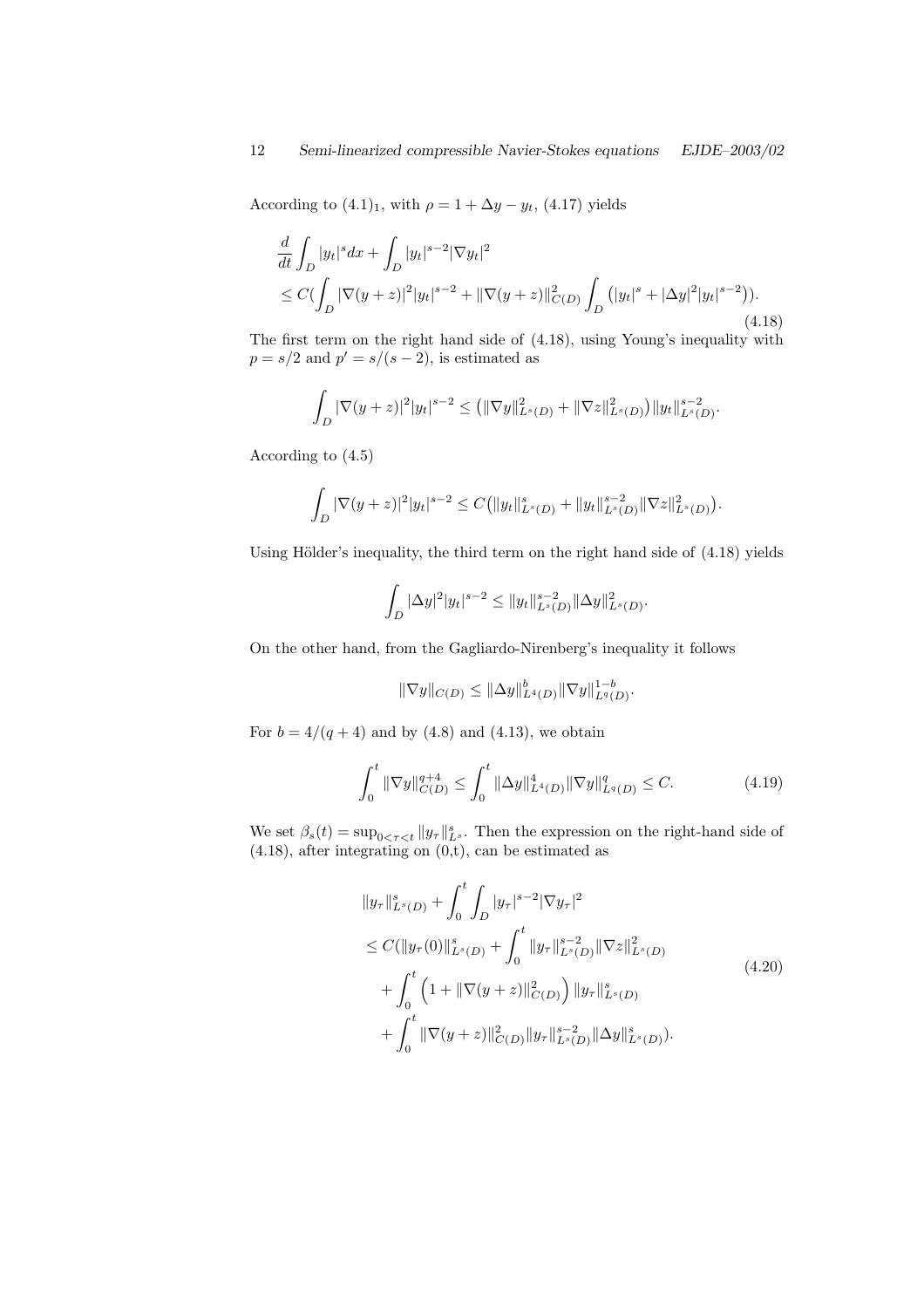By Young's inequality  $(p = s/(s-2), p' = s/2)$ , the last term on the right-hand side of the above inequality can be estimated as

$$
\begin{split} & \int_0^t \|\nabla(y+z)\|_{C(D)}^2 \|y_\tau\|_{L^s(D)}^{s-2} \|\Delta y\|_{L^s(D)}^2 \\ & \leq \sup_{0<\tau
$$

From (4.5), we have

$$
\int_0^t \|\Delta y\|_{L^s(D)}^s \leq C\Big(1+\int_0^t \beta_s(\tau)d\tau\Big).
$$

In view of (4.19) and Young's inequality it follows that

$$
\int_0^t \|\nabla(y+z)\|_{C(D)}^2 \|y_\tau\|_{L^s(D)}^{s-2} \|\Delta y\|_{L^s(D)}^2 d\tau \leq \epsilon \beta_s(t) + \left(1 + \int_0^t \beta_s(\tau) d\tau\right).
$$

On the other hand the second term of (4.20) can be estimated as

$$
\int_0^t \|y_\tau\|_{L^s(D)}^{s-2} \|\nabla z\|_{L^s(D)}^2 \leq \beta_s(t)^{(s-2)/2} \int_0^t \|\nabla z\|_{L^s(D)}^2
$$
  

$$
\leq \epsilon \beta_s(t) + C_{\epsilon} \Big(\int_0^t \|\nabla z\|_{L^s(D)}^2\Big)^{s/2}.
$$

We conclude  $(4.16)$  by using Gronwall's lemma.

These estimates are sufficient for proving the existence of solutions. One can use the scheme of constructing solutions given in [1]. According to this scheme, approximate solutions  $(y_k, \rho_k)$  are found by the Galerkin method;  $y_k$  is sought as a finite sum of basis and  $\rho_k$  is determined from the transport equation. In particular  $\nabla y_k$  is compact in  $L^2(Q_T)$ . Thus, the passage to the limit in the nonlinear terms in equations  $(4.1)$  is justified.

## 4.2 Upper and lower bounds for the density, and uniqueness of the solution

The estimates obtained in the preceding section permit us to establish that the density  $\rho$  is bounded provided that the initial density  $\rho_0$  is bounded. To this end, we write out a special equation for  $log(\rho)$ . This idea has been used in [8].

**Lemma 4.6** If  $y_0 \in W^{2,s}(D)$ ,  $s \geq 2$  and  $\rho_0 \in L^{\infty}(D)$  then

$$
\|\rho(t)\|_{L^{\infty}(D)} \le M, \quad \forall t \in [0, T]. \tag{4.21}
$$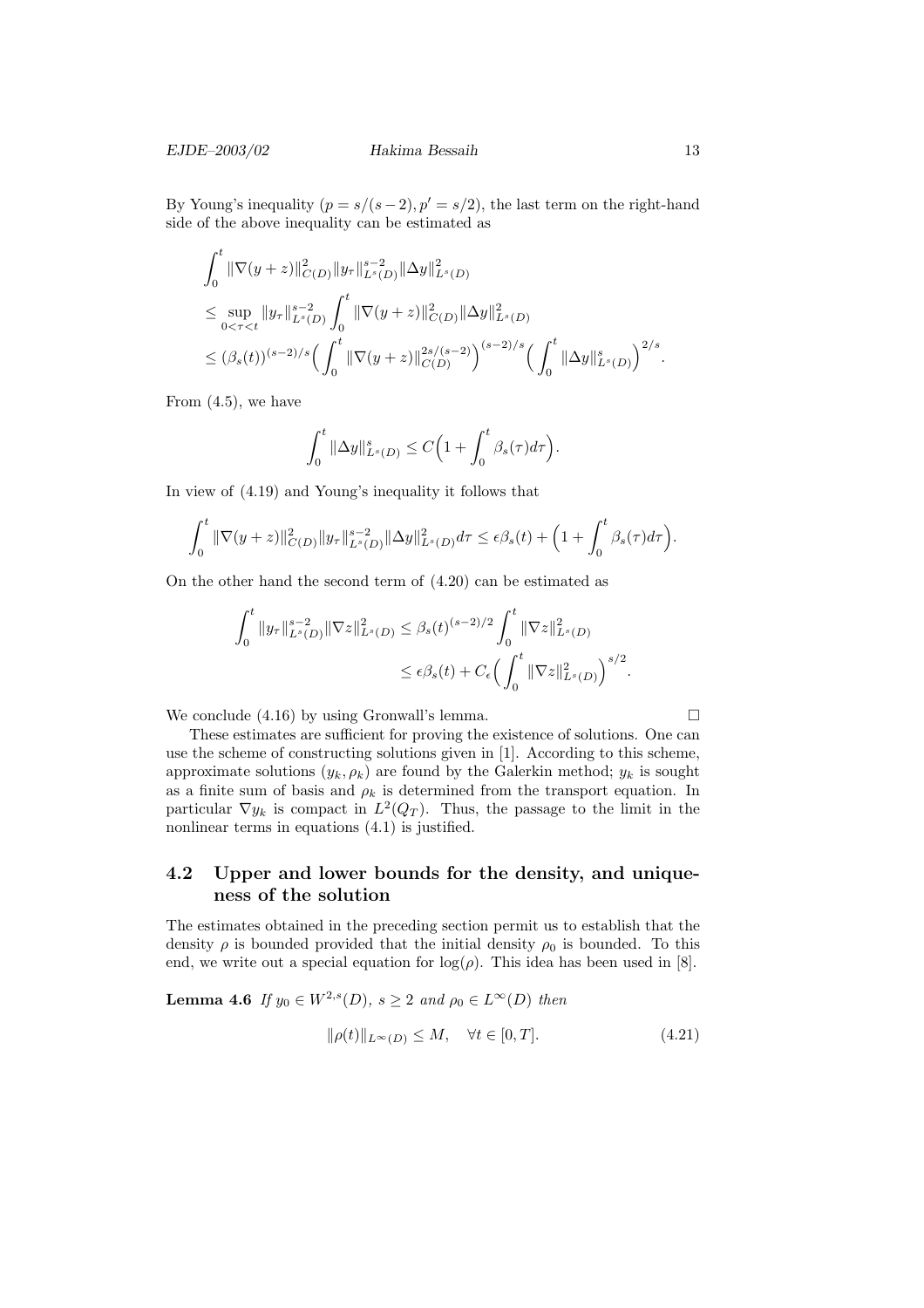**Proof:** Assuming that  $\rho(x, t) > 0$ , let us rewrite the second equation in (4.1) in the form

$$
\frac{\partial \log \rho}{\partial t} + \nabla(y+z) \cdot \nabla \log \rho + \Delta(y+z) = 0.
$$

By adding the above equation to  $(4.1)<sub>1</sub>$ , we obtain

$$
\frac{\partial}{\partial t}(\log \rho + y) + \nabla(y + z) \cdot \nabla(\log \rho + y) + \rho = 1 - \Delta z + \nabla y \cdot \nabla(y + z). \tag{4.22}
$$

Set  $\gamma = \log \rho + y$ ,  $\gamma_+ = \max\{0, \gamma(x, t)\}\$ . Considering (4.22) as the transport equation for  $\gamma$  and taking into account the fact that  $\rho$  is nonnegative, we conclude that

$$
\gamma_+(x,t) \le \|\gamma_+\|_{t=0}\|_{L^\infty(D)} + \int_0^t \left(1 + \|\Delta z\|_{C(D)}^2 + \|\nabla y\|_{C(D)}^2\right). \tag{4.23}
$$

According to (4.8),  $||y||_{L^{\infty}(Q_T)}$  is bounded; indeed

$$
||y||_{L^{\infty}(Q_T)} \leq C \sup_{0 < t < T} ||\nabla y||_{L^q(D)} \leq C, \quad q > 2. \tag{4.24}
$$

Hence (4.21) follows by the hypotheses of the lemma and from (4.24) and (4.19) with the constant

$$
M = \exp\left(\|y\|_{L^{\infty}(Q_T)} + \|\gamma_+\|_{t=0}\|_{L^{\infty}(D)}\right) + \int_0^t \left(1 + \|\Delta z\|_{C(D)}^2 + \|\nabla y\|_{C(D)}^2\right).
$$

**Lemma 4.7** If the initial density  $\rho_0(x)$  is strictly positive under the hypotheses of the lemma 4.6, then  $\rho(x,t)$  remains a strictly positive function in  $Q_T$  i.e.

$$
\rho(x,t) \ge m > 0 \quad a.e. \in \Omega_T. \tag{4.25}
$$

**Proof:** Let us change the sign in equation (4.22) and rewrite it for  $\gamma$ . We wish to find an upper bound for the function  $\gamma_-=\max\{0,-\gamma\}$ . By analogy, we obtain

$$
\gamma_{-}(x,t) \le \|\gamma_{-}|_{t=0}\|_{L^{\infty}(D)} + \int_{0}^{t} \left( \|\Delta z\|_{L^{\infty}(D)}^{2} + \|\nabla y\|_{C(D)}^{2} \|\rho\|_{L^{\infty}(D)} \right). \tag{4.26}
$$

Hence (4.25) follows with the constant

$$
m = \exp\left(-\left(\|y\|_{L^{\infty}(D)} + \|\gamma_{-}|_{t=0}\|_{L^{\infty}(D)}\right) + \int_{0}^{t} \left(\|\Delta z\|_{\infty}^{2} + \|\nabla y\|_{C(D)}^{2}\right) + MT\right).
$$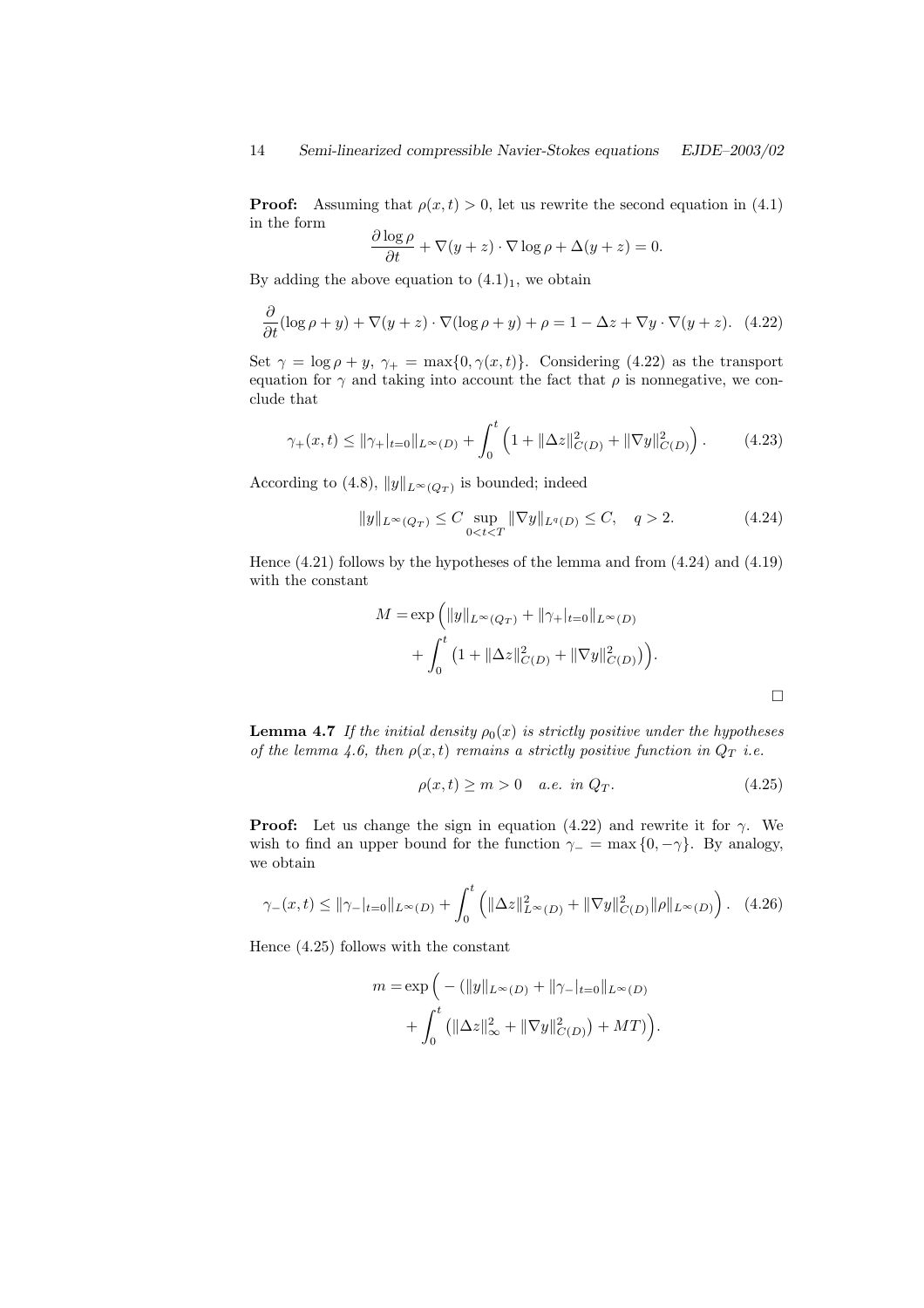#### EJDE–2003/02 Hakima Bessaih 15

If the density  $\rho$  is bounded, then the solution of (4.1) is unique. Indeed, if  $(\rho', y')$  and  $(\rho'', y'')$  are two solutions, then their difference  $\rho = \rho' - \rho'', y = y' - y''$ is a solution to the linear problem

$$
y_t - \Delta y = -\rho,
$$
  
\n
$$
\rho_t + \operatorname{div}(\rho \nabla (y' + z)) + \operatorname{div}(\rho'' \nabla y) = 0,
$$
\n(4.27)

with the zero initial conditions. Let us introduce an auxiliary function  $\psi$ , which is a solution to periodic Neumann problem

$$
\Delta \psi = \rho, \quad \int_{D} \psi dx = 0. \tag{4.28}
$$

Since  $\rho$  is bounded,  $|\nabla \psi|$  is also bounded i.e.

$$
|\nabla \psi| \le M \quad \text{a.e. in } Q_T. \tag{4.29}
$$

We multiply  $(4.27)$ <sub>1</sub> by y and  $(4.27)$ <sub>2</sub> by  $\psi$ , we sum these equations and integrate over  $D$ , we have

$$
\frac{1}{2}\frac{d}{dt}(\|y\|^2 + \|\nabla\psi\|^2) + \|\nabla y\|^2
$$
  
=  $\langle \nabla y, \nabla \psi \rangle - \langle \rho'' \nabla y, \nabla \psi \rangle - \langle \Delta \psi \nabla (y' + z), \nabla \psi \rangle.$ 

The first two terms on the right-hand side of this equation are bounded by  $2^{-1} \|\nabla y\|_2^2 + C \|\nabla \psi\|_2^2$  in view of the Cauchy's inequality, since  $\rho'$  is bounded. The last term can be trasformed by integrating by parts as follows

$$
\langle \Delta \psi \nabla (y'+z), \nabla \psi \rangle = \langle (\nabla \psi \nabla) \cdot \nabla (y'+z), \nabla \psi \rangle - \frac{1}{2} \langle \Delta (y'+z), |\nabla \psi|^2 \rangle.
$$

For the other part, by Hölder's inequality

$$
\int_{D} |\nabla \psi|^2 D^2 (y'+z) \leq \Big(\int_{D} |D^2 (y'+z)|^p\Big)^{1/p} \Big(\int_{D} |\nabla \psi|^{2p'}\Big)^{1/p'},
$$

with  $p = \epsilon^{-1} > 1$  and  $p' = 1/(1 - \epsilon)$  where  $0 < \epsilon < 1$  is arbitrary.

$$
\int_D |\nabla \psi|^2 D^2(y'+z) \le M^{2\epsilon} \|\nabla \psi\|^{2(1-\epsilon)} \|D^2(y'+z)\|_{L^{1/\epsilon}}.
$$

Thus, for the nonnegative function

$$
Y(t) = ||y||^2 + ||\nabla \psi||^2, \quad Y(0) = 0,
$$

expression (4.29) yields the inequality

$$
\frac{dY(t)}{dt} \le C_1 Y(t) + M^{2\epsilon} ||D^2(y'+z)||_{L^{1/\epsilon}} Y(t)^{1-\epsilon}.
$$

 $\Box$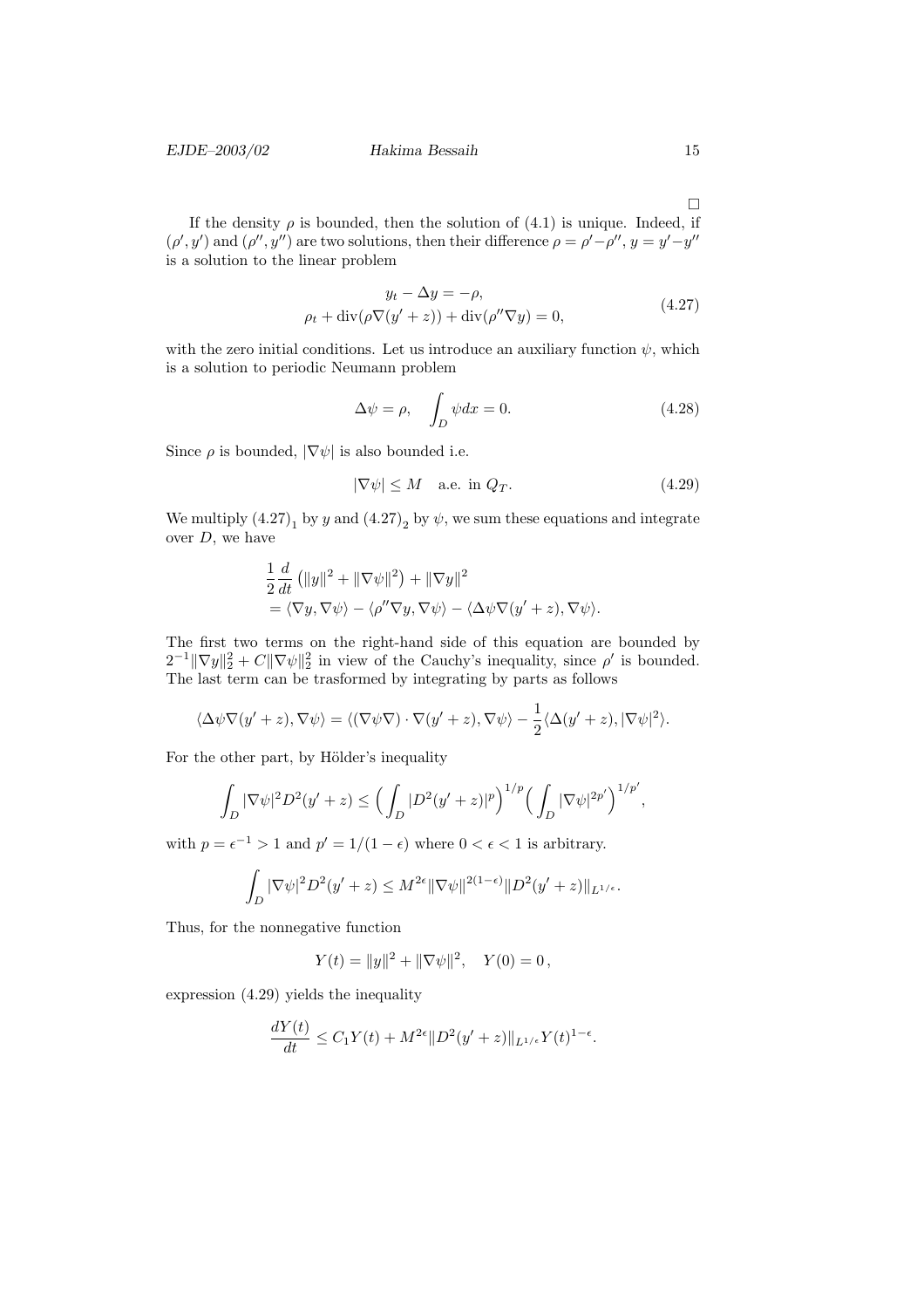Consequently,

$$
Y^{\epsilon}(t) \leq \epsilon M^{2\epsilon} e^{(C_1+C)\epsilon t} \int_0^t e^{-C\epsilon\tau} ||D^2(y'+z)||_{L^{1/\epsilon}} d\tau
$$
  

$$
\leq \epsilon CM^{2\epsilon} e^{(C_1+C)\epsilon t} \int_0^t e^{-C\epsilon\tau} (||D^2y'||_{L^{1/\epsilon}} + 1) d\tau
$$

We apply Hölder inequality to the integral with the exponent  $p = 1/\epsilon$  and  $p' = 1/(1 - \epsilon)$ ; we obtain

$$
Y^{\epsilon}(t) \leq \epsilon CM^{2\epsilon} e^{(C_1+C)\epsilon t} \Big( \int_0^t (e^{-C\epsilon\tau})^{p'} \Big)^{1/p'} \Big( \int_0^t (\|D^2y'\|_{L^{1/\epsilon}} + 1)^p d\tau \Big)^p
$$
  

$$
\leq \epsilon CM^{2\epsilon} \Big( \|D^2y'\|_{L^{1/\epsilon}(Q_T)} + 1 \Big) \Big( \frac{1-\epsilon}{C\epsilon} \big( e^{C\epsilon t/(1-\epsilon)} - 1 \big) \Big)^{1-\epsilon}.
$$
 (4.30)

Considering y' as a solution to the parabolic equation  $y'_t - \Delta y' = 1 - \rho'$  with bounded right-hand side and using estimates for the higher derivatives in the  $L^{1/\epsilon}$ -norm (see [9]), we obtain

$$
||D^2y'||_{L^{1/\epsilon}(Q_T)} \leq C\epsilon^{-1}||1-\rho'||_{L^{1/\epsilon}(Q_T)} \leq C\epsilon^{-1}.
$$

Therefore, from (4.30) follows that

$$
Y(t) \leq C^{1/\epsilon} M^2 \Big( \frac{1-\epsilon}{C \epsilon} \big( \mathrm{e}^{C \epsilon t/(1-\epsilon)} - 1 \big) \Big)^{(1-\epsilon)/\epsilon}.
$$

It is easy to check that if  $t \in [0, \tau]$ , where  $C\tau < 1$  on  $[0, \tau]$ , then the righthand side of the last inequality vanishes as  $\epsilon \to 0$ . Hence  $Y(t) = 0$  on  $[0, \tau]$ . Repeating the argument for the interval  $[\tau, 2\tau]$  and so on, we obtain  $Y(t) = 0$ , which proves the uniqueness of the solution.

#### Conclusion

The solution of deterministic system of equations (4.1) will allow us constructing the solution of the stochastic system (1.4).

Proof of Theorem 2.1 We can apply Theorem 4.1 to obtain existence and uniqueness of solution for problem (3.4) for fixed  $\omega$ . The measurability is an obvious fact using the uniqueness of the solution (see [17]). As a consequence, using (3.3) and the properties (measurability) of z, this theorem is proved.  $\Box$ 

# References

- [1] S. N. Antontsev, A. V. Kazhikhov, V. N. Monakhov, Boundary value problems in mechanics of nonhomogeneous fluids, 1990.
- [2] A. Bensoussan, R. Temam, Equations stochastiques du type Navier-Stokes, J. Func. Anal, 13, 195–222, 1973.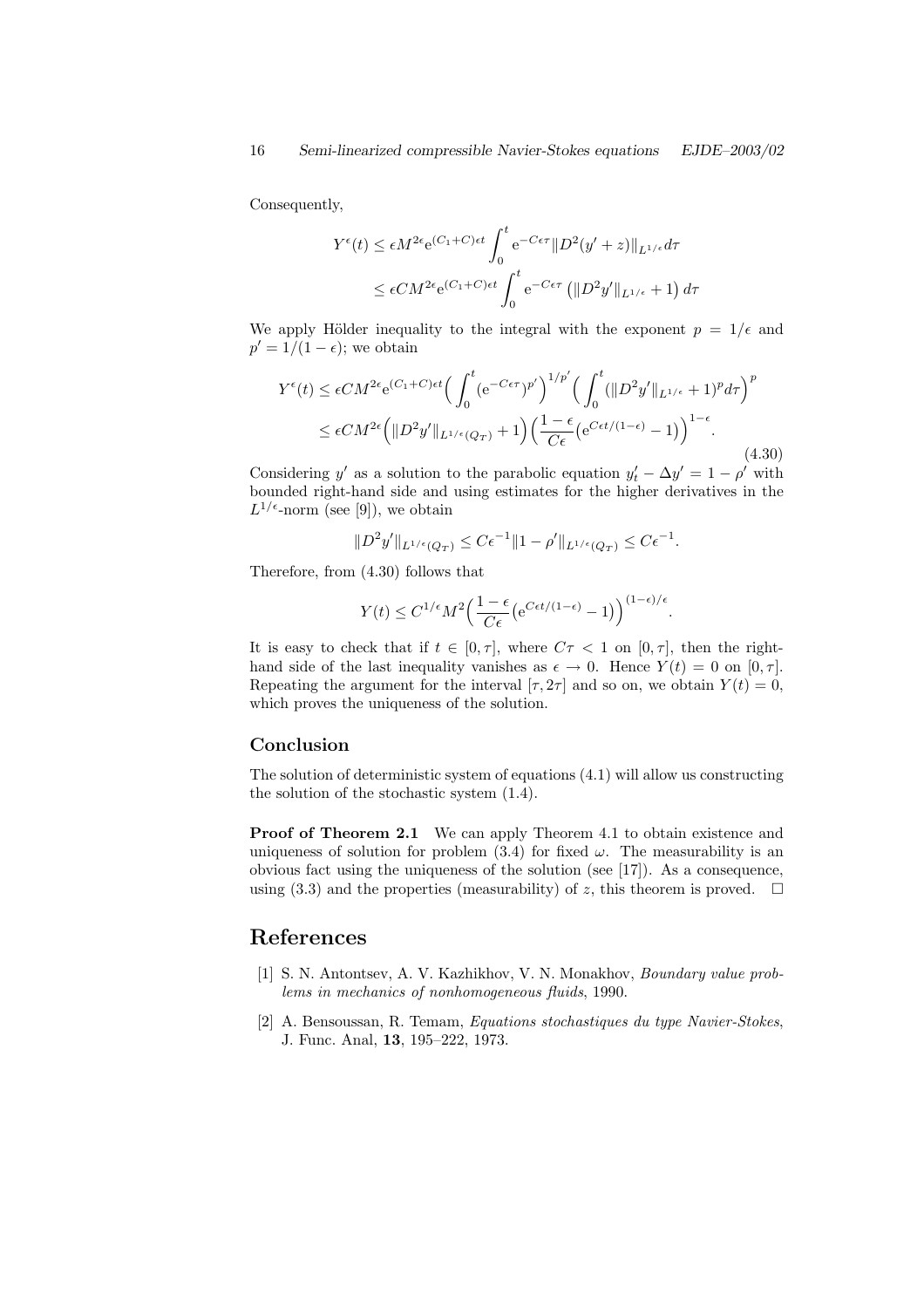- [3] H. Brezis, *Analyse fonctionnelle. Théorie et applications*, Masson, 1983.
- [4] G. da Prato, J.Zabczyk, Stochastic equations in infinite dimensions, Cambridge, 1992.
- [5] B. Ferrario, The Benard problem with Random perturbations: dissipativity and invariant measures, NoDEA, 4, no. 1, 101-121, 1997.
- [6] F. Flandoli, Dissipativity and invariant measures for stochastic Navier-Stokes equations, NoDEA, 1, 403-423, 1994.
- [7] H. Fujita-Yashima,Equations de Navier-Stokes Stochastiques non Homogènes et applications, Scuola Normale Superiore Pisa, thesis, 1992.
- [8] A. Ladyzhenskaya, V. A. Solonnikov, N. N. Ural'tseva, Linear and quasilinear equations of parabolic type, Translations of Mathematical Monographs, 23, 1968.
- $[9]$  P. L. Lions, *Existence globale de solutions pour les équations de Navier-*Stokes compressibles isentropiques, C. R. Acad. Sci. Paris, t. 316, Série I, p. 1335-1340, 1993.
- [10] P. L. Lions, Compacité des solutions des équations de Navier-Stokes compressibles isentropiques, C. R. Acad. Sci. Paris, t. 317, Série I, p.115-120, 1993.
- [11] P. L. Lions, Limites incompressibles et acoustique pour des fluides visqueux compressibles et isentropiques, C. R. Acad. Sci. Paris, t. 317, Série I, p. 1197-1202, 1993.
- [12] R. H. Nochetto, C. Verdi, Convergence past singularities for a fully discrete approximation of curvature driven interfaces, to appear in SIAM J. Numer. Anal.
- [13] E. Tornatore H. Fujita-Yashima, Equazioni monodimensionale di un gas viscoso barotropico con una perturbazione poco regolare, Annli Univ. Ferrara Sez. Mat, 1996.
- [14] E. Tornatore H. Fujita-Yashima, Equazione stocastica monodimensionale di un gas viscoso barotropico, Preprint N. 19, Università degli studi di Palermo, 1996.
- [15] V. A. Vaigant, A. V. Kazhikhov, Global solutions to the potential flow equations for a compressible viscous fluid at small Reynolds numbers, Differential Equations, Vol 30, No 6, 1994.
- [16] V. A. Vaigant, A. V.K azhikhov, On existence of global solutions to the two-dimenional Navier-Stokes equations for a compressible viscous fluid, Siberian Mathematical Journal, Vol 36, No. 6, 1995.